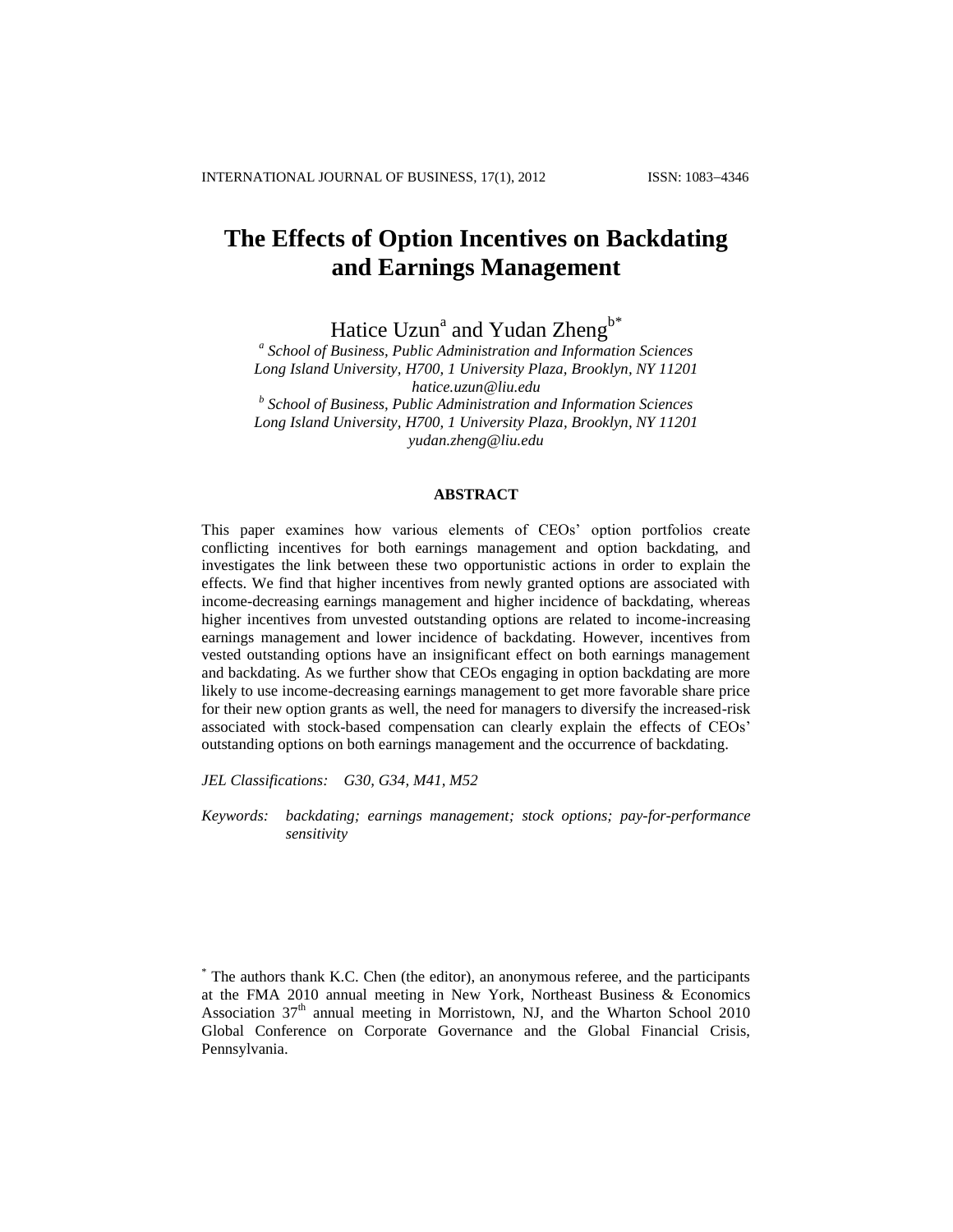# **I. INTRODUCTION**

CEO stock options are typically granted at-the-money, where the exercise price of the option is set at the market price on the grant date. Lower share price on the grant date and price appreciation afterwards can help managers profit from their option compensation. Previous research suggests that managers can pursue a variety of opportunistic managerial behaviors to increase the value of their option grants, including backdating option grants to periods of lower share prices (Yermack, 1997; Aboody and Kasznik, 2000; Chauvin and Shenoy, 2001; Lie, 2005; Heron and Lie, 2007; and Narayanan and Seyhun, 2006), or decreasing earnings to suppress share price when options are granted (Baker, Collins, and Reitenga, 2003; Cheng and Warfield, 2005; Bergstresser and Philippon, 2006; Cornett, Marcus, and Tehranian, 2008; McAnally, Srivastava, and Weaver, 2008). In other words, newly granted options induce CEOs to engage in either option backdating or downwards earnings management. But CEOs' option portfolios do not include only newly granted options. In addition to new options granted in the current year, CEOs' option portfolios also have vested and unvested outstanding options that CEOs retain from their grants in previous years. These two elements can also motivate CEOs to pursue self-interest. Therefore, the purpose of this paper is to examine how various elements of CEOs' option portfolios create conflicting incentives for both earnings management and option backdating, and investigate the link between the two opportunistic behaviors in order to explain the effects.

We examine a sample of 9,568 CEO-year observations in Standard & Poor's Execucomp database from 1992 through 2005, among which 685 CEO years are labeled as the potential backdaters according to the methodology in Collins, Gong and Li (2009), and 8,883 CEO years are labeled as the benchmark firms. We first test the effects of various elements of CEOs' option portfolios on accrual-based earnings management and the occurrence of backdating separately. Given the conflicting effects of various option elements on both earnings management and option backdating, we then examine the link between these two opportunistic actions in order to explain the effects.

Our main findings are as the following. We find that higher incentives from newly granted options are associated with income-decreasing earnings management and higher incidence of backdating, whereas higher incentives from unvested options are related to income-increasing earnings management and lower incidence of backdating. However, incentives from vested options have an insignificant effect on both earnings management and backdating. We further show that negative total accruals and discretionary accruals are associated with higher likelihood of backdating, which suggests that CEOs engaging in option backdating are more likely to use incomedecreasing earnings management to get more favorable price for their new option grants as well.

Due to the correlation between downward earnings management and option backdating, the need for managers to diversify the increased-risk associated with stockbased compensation (Ofek and Yermack, 2000; Cheng and Warfield, 2005) can clearly explain the effects of CEOs' outstanding options on both earnings management and the occurrence of backdating. Those managers with high incentives from unvested options in a given year are more likely to take income-increasing accruals to beat-up short-term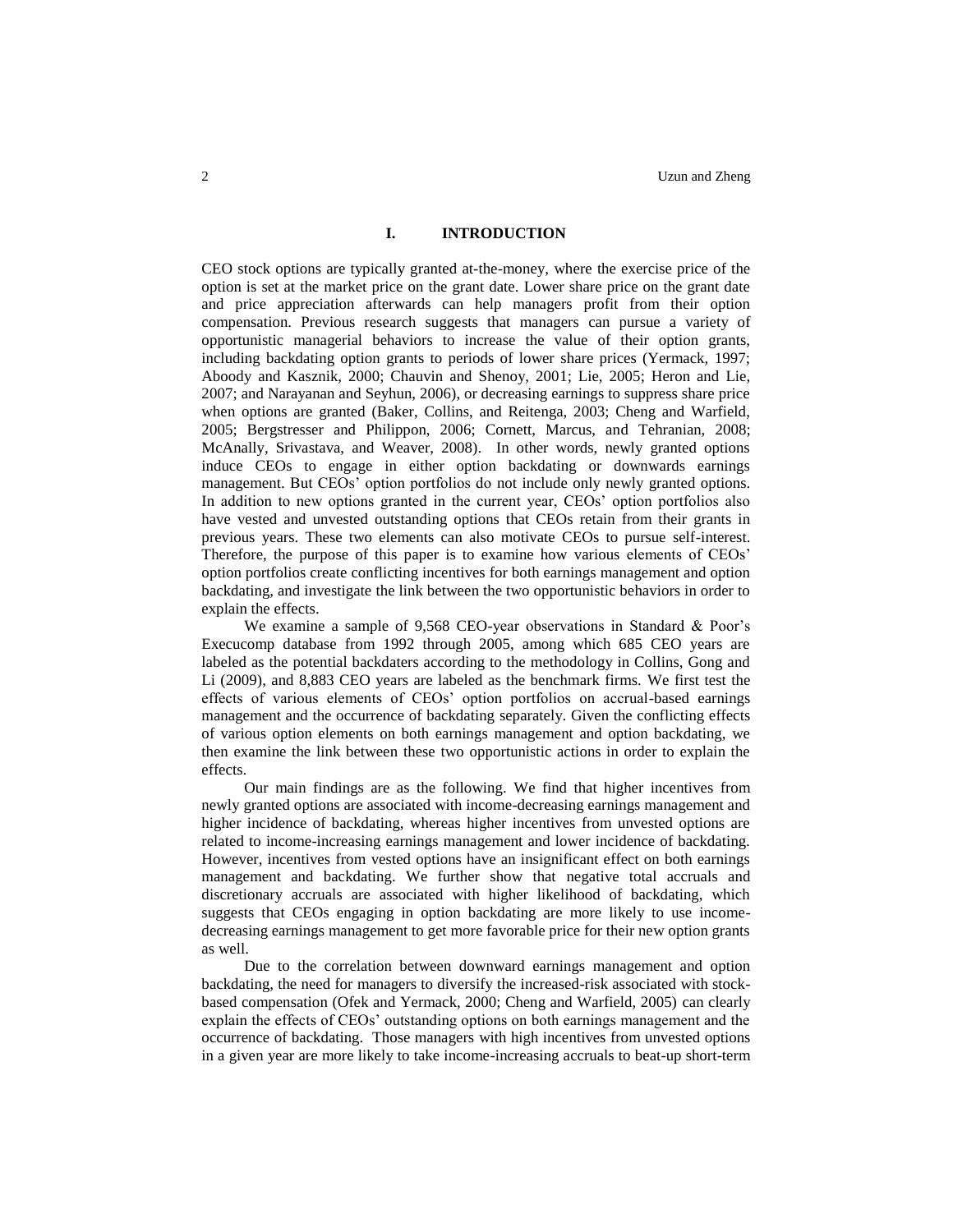stock price when they sell stock to diversify risk **(**Cheng and Warfield, 2005), and then have disincentives for backdating. However, we further show that the negative relation between unvested options and the occurrence of backdating is largely driven by managers with less persistent incentives from unvested options. Those managers with highly persistent incentives from unvested options are more willing to bear the risk involved in their compensation. As a result, they have lower incentives for upward earnings management for selling purpose and then have a less motivation to reduce the incidence of backdating. In addition, by the time that options become exercisable, vested options likely have a constant hedge ratio and generate no needs for further risk diversification (Cheng and Warfield, 2005), and produce unclear preferences for the choice of accrual-based earnings management<sup>1</sup>. Due to the insignificant effect on earnings management, vested options do not generate a significant effect on backdating either.

Our paper provides new evidence on the conflicting effects of various option elements on both option backdating and earnings management. Especially, we study the occurrence of backdating in previously unexplored situations where managers face conflicting incentives from newly granted options and outstanding options. We are not aware of any previous studies that investigate the occurrence of backdating relate to such conflicting incentives. For example, Collins, Gong and Li (2009) only consider the effect of newly granted options on backdating. Minnick and Zhao (2009) use a variable of pay-for-performance sensitivity of total option holdings, which include, but do not distinguish, newly granted options and outstanding options. Therefore, our study is the first to examine how conflicting incentives associated with various option elements affect the occurrence of option backdating.

Furthermore, our paper extends the literature on backdating and earnings management. The prior studies *separately* examine backdating and option grant related earnings management. We combine and extend the two strands of literature by providing new evidence that self-serving CEOs are likely to take both opportunistic actions at the same time when they are granted options.

In addition, our findings have implications for corporate executive compensation policies. The evidence that managers take into account the conflicting incentives from their whole option portfolios in determining their opportunistic actions should be of interest to board of directors who contemplate compensation contracts for managers. The findings that indicate *multiple* opportunistic actions related to option grants are also relevant to the current public policy debate regarding options and executive pay in general.

The paper proceeds as follows. In Section II we briefly review the literature and develop our hypotheses. Section III describes our sample and data. Section IV presents empirical tests and results, and Section V concludes the paper.

# **II. LITERATURE REVIEW AND HYPOTHESES DEVELOPMENT**

### **A. Literature Review**

Option grants to CEOs are designed to align the interests of managers with those of shareholders (Jensen and Meckling, 1976; Jensen and Murphy, 1990). However, the literature also documents that option awards can induce opportunistic behaviors by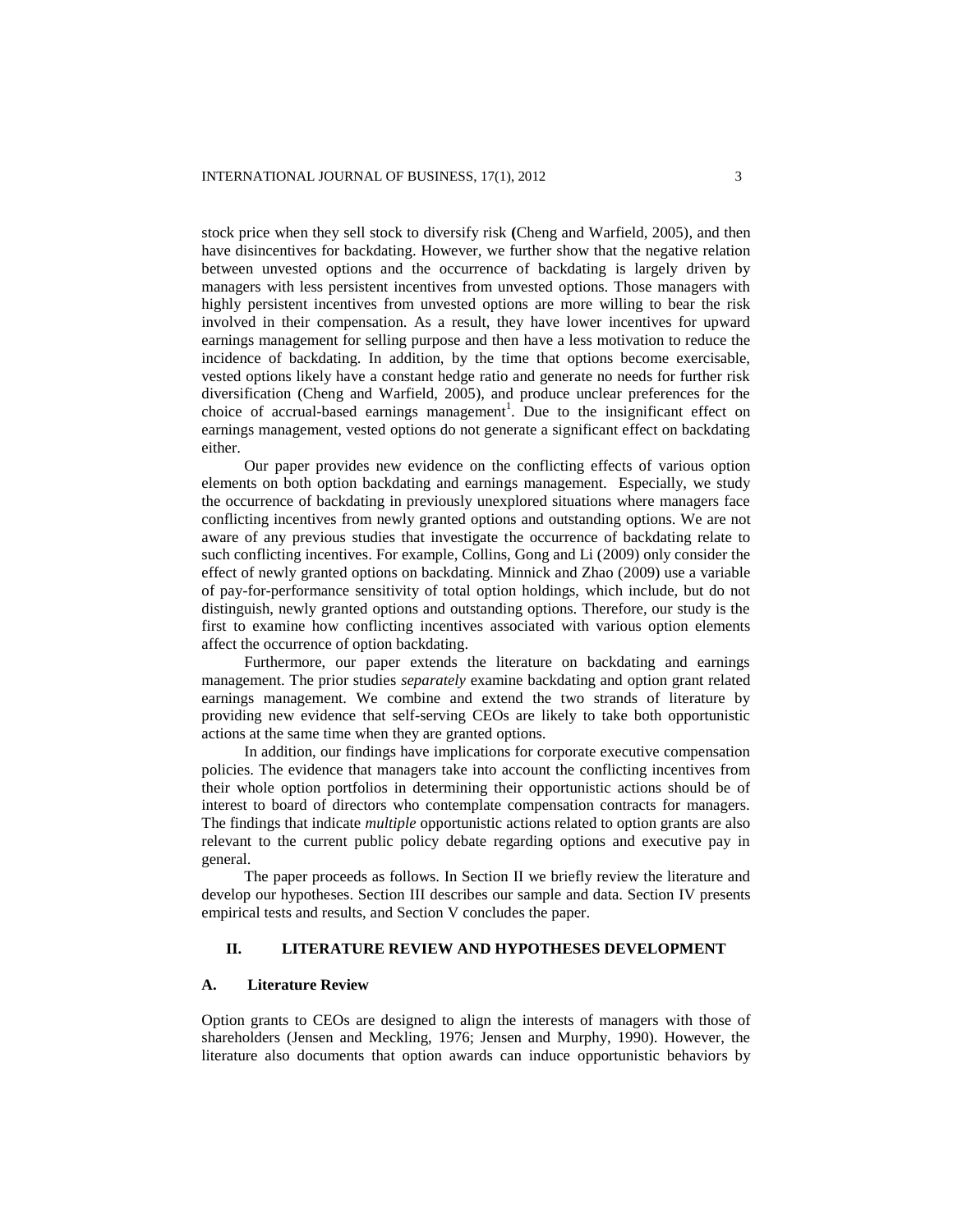management. For example, one line of research suggests that managers manipulate the timing of option award dates as a means of increasing the fair value of their awards (Yermack, 1997; Aboody and Kasznik, 2000; Chauvin and Shenoy, 2001; Lie, 2005; Heron and Lie, 2007; and Narayanan and Seyhun, 2006). Specifically, options are found to be awarded prior to increases in stock price, and after decreases in stock price. The other line of research suggests that option grants emerge as a particularly strong predictor of income-decreasing earnings management (Baker, Collins, and Reitenga, 2003; Cheng and Warfield, 2005; Bergstresser and Philippon, 2006; Cornett, Marcus, and Tehranian, 2008; McAnally, Srivastava, and Weaver, 2008), which can directly benefits managers via lower strike price of their option awards.

#### **B. Hypotheses Development**

The literature has shown that new option grants create incentives for CEOs to manipulate exercise prices, either through backdating or through downward earnings management. However, the option portfolios that CEOs hold not only include new options that are granted in the current year, but also retain unexercised vested and unvested options that are granted in previous years. These two elements can also motivate CEOs to pursue self-interest and affect the selection of opportunistic managerial actions such as earnings management and option backdating.

The incentives from outstanding options for earnings management can arise from either risk diversifications or option exercises. When a manager is granted options, the options usually are not exercisable until three or four years later. As unvested options cannot be exercised immediately, the effect of unvested options on earnings management through option exercises is unclear. However, managers with high incentives from unvested options have more needs to diversify increased risk associated with stock-based compensation and tend to sell shares. Because of the selling, managers have a motivation to increase the short-term stock price through income-increasing earnings management. Consistent with this argument, Cheng and Warfield (2005) find managers with high incentives from unvested options are more likely to report earnings that meet or just beat analysts' forecast.

Different from unvested options, vested options are exercisable. If managers choose to exercise their vested options, they have a motivation to take incomeincreasing accruals to beat up short-term stock price, as price appreciation can benefit their option exercises. However, managers can choose to hold their vested options instead and have incentives to manage earnings downward in the current period to reserve good earnings for the future when they decide to exercise. Therefore, the choice of earnings management associated with vested options through option exercises differs across firms and over time, depending on the relative value of the options to be exercised in the current period and the discounted value of options to be exercised in the future (Srivastava, 2005). As a result, the effect of vested options on earnings management through option exercises can be inconsistent. Similarly, the risk diversification argument also predicts an insignificant association between incentives from vested options and earnings management. It is because that by the time when options become exercisable, options likely have a constant hedge ratio and generate no needs for further risk diversification (Cheng and Warfield, 2005).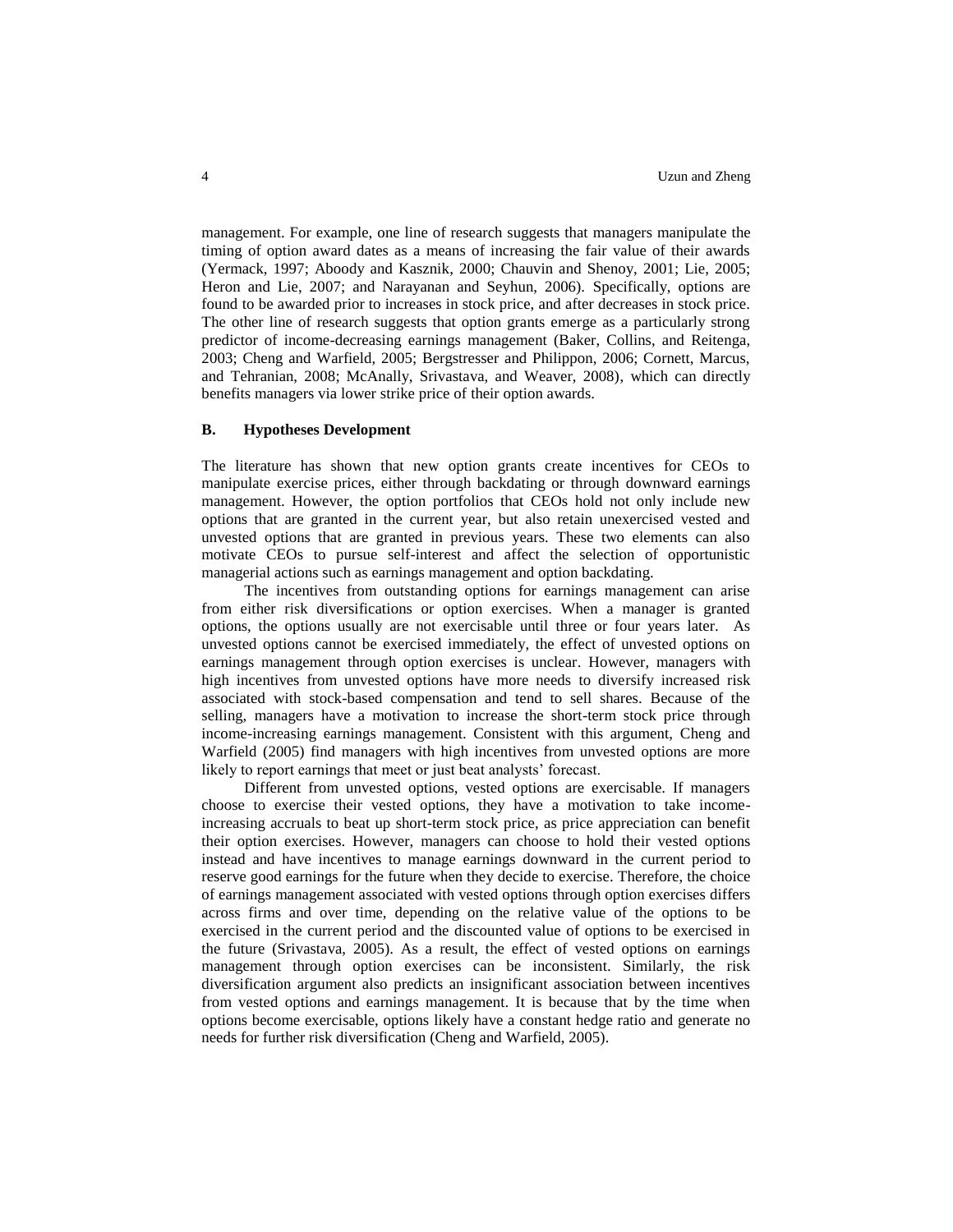In sum, earnings management can not only benefit mangers' newly granted options, but also affect managers' profit from outstanding options. Therefore, we develop the following hypothesis:

**Hypothesis 1**: Accrual-based earnings management is negatively associated with incentives from newly granted options, and positively associated with incentives from unvested outstanding options. However, there is no significant association between accrual-based earnings management and incentives from vested options.

Next, we want to examine the effects of vested and unvested outstanding options on the occurrence of option backdating. The practice of using hindsight to select a date in the past as the option grant date is supposed to affect the new option grants only. However, if option backdating correlates with earnings management, incentives from outstanding options can also affect the incidence of option backdating. On the one hand, if managers can easily backdate their options and already secure gains from their option compensation, it is possible that they are less interested in managing earnings. On the other hand, it is also reasonable for self-serving CEOs to take both opportunistic actions at the same time to reap even greater profits from their newly granted options. Especially, those CEOs who engage in backdating are considered to have more influences over board of directors (Collins, Gong, and Li, 2009). Consequently, they can also be more likely to circumvent board monitoring to manipulate earnings for their own benefits. If managers engage in option backdating and downward earnings management at the same time, incentives driven by outstanding options for backdating will be different from those by newly granted options, since they have conflicting effects on earnings management. Specifically, as we test in Hypothesis 1, unvested outstanding options can create a preference for earnings management in a direction opposite to newly granted options, whereas vested outstanding options do not have a significant correlation with earnings management. Therefore, we test the following hypothesis:

**Hypothesis 2**: The incidence of option backdating is positively associated with incentives from newly granted options, and negatively associated with incentives from unvested outstanding options. However, there is no significant association between the incidence of option backdating and incentives from vested options.

#### **III. SAMPLE AND DATA**

To study the effects of CEO option incentives on earnings management and CEO option backdating, we start with a sample of CEOs from the Execucomp database by restricting our attention to nonfinancial and non-utilities firms with available data for CEO compensation, tenure, age, and option portfolio data in the years between 1992 and 2005.

We then collect CEO stock option grant data from Thomson Financial Insider Trading database for our initial sample, after eliminating multiple grants that occur on the same date. The Insider Trading database provides data on insider trading activities reported on SEC forms 3, 4, 5, and 144. Following Collins, Gong, and Li (2006), we label a firm in a given year as a potential backdater if the stock price on at least one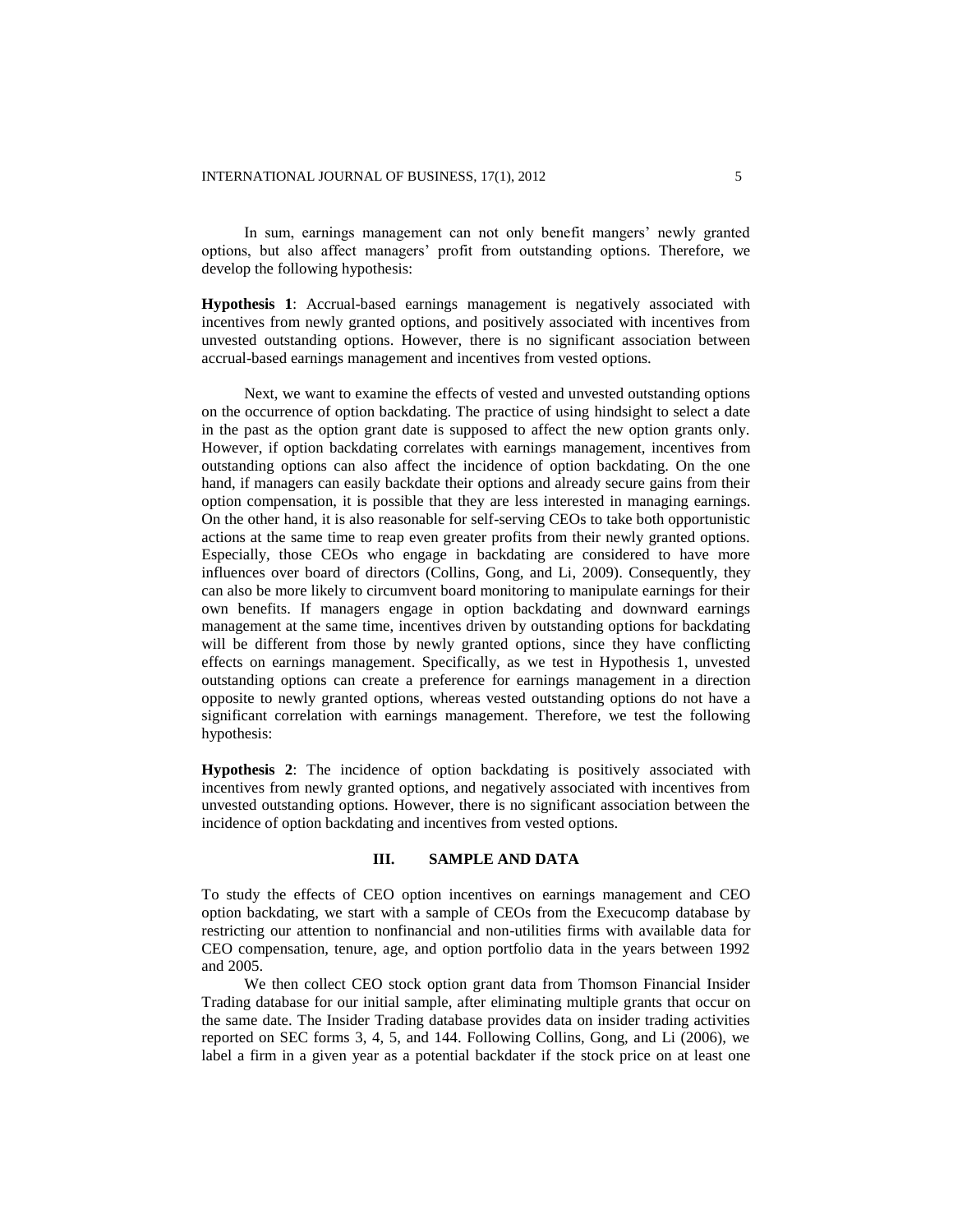grant date in that year falls within the lowest decile over 120 trading days before and 120 trading days after the grant date. A firm in a given year is labeled as a benchmark firm if the stock prices on all grant dates in that year do not fall in the bottom decile of the firm's 240-day stock price distribution.

In addition, we employ accounting data from Compustat, stock return data from the Center for Research in Security Prices (CRSP), board data from the Corporate Library and proxy statements, and institutional ownership data from CDA Spectrum. To be included in the final sample, a firm must have data available from all the above sources for a given year. The requirement results in a sample of 9,568 CEO-year observations, among which 685 CEO years are for the potential backdaters and 8,883 CEO years are for the benchmark firms.

#### **A. Measures of Earnings Management**

Following the literature (Dechow, Sloan, and Sweeney, 1995; Bartov, Gul, and Tsui, 2001; Bergstresser and Philippon, 2006; Cornett, Marcus, Tehranian, 2008), we construct total accruals and discretionary accruals as our measures of earnings management.

In order to construct the variable of total accruals, we first calculate earnings before extraordinary items and discontinued operations minus operating cash flows from continuing operations (Cornett, Marcus, Tehranian, 2008). We then divide the number by the previous year's assets to obtain the measure of total accruals (*Ratio\_ta*).

After the calculation of total accruals, we use the modified Jones (1991) model to construct the variable of discretionary accruals. Discretionary accruals equal the difference between total accruals and "normal" accruals. The modified Jones model

estimates "normal" accruals as a fraction of lagged assets from the following model:  
\n
$$
\frac{TA_{jt}}{A \text{ssets}_{jt-1}} = \alpha_o \frac{1}{A \text{ssets}_{jt-1}} + \beta_1 \frac{\Delta S \text{ales}_{jt}}{A \text{ssets}_{jt-1}} + \beta_2 \frac{\text{PPE}_{jt}}{A \text{ssets}_{jt-1}}
$$
\n(1)

where  $TA_{jt}$  denotes total accruals for firm j in year t, Assets $_{jt-1}$  denotes total assets for firm j in year t-1,  $\Delta Sales_{jt}$  denotes a change in sales for firm j in year t, and PPE<sub>jt</sub> denotes property, plant, equipment for firm j in year t. We estimate model (1) by using the firms in Compustat with the same two-digit SIC code as our sample firms in each year of the sample period.

Discretionary accruals then are defined as a fraction of assets as  
\nRatio<sub>-</sub>da<sub>jt</sub> = Ratio<sub>-</sub>ta<sub>jt</sub> - 
$$
\left(\hat{\alpha}_0 \frac{1}{\text{Assets}_{jt-1}} + \hat{\beta}_1 \frac{\Delta \text{Sales}_{jt} - \Delta \text{Receivables}_{jt}}{\text{Assets}_{jt-1}} + \hat{\beta}_2 \frac{\text{PPE}_{jt}}{\text{Assets}_{jt-1}}\right)
$$
 (2)

where hats denote estimated values from model (1). The inclusion of  $\triangle$  Re*ceivables*  $_{jt}$  in equation (2) is the "modification" of the Jones (1991) model. This variable attempts to capture the extent to which a change in sales is due to aggressive recognition of questionable sales.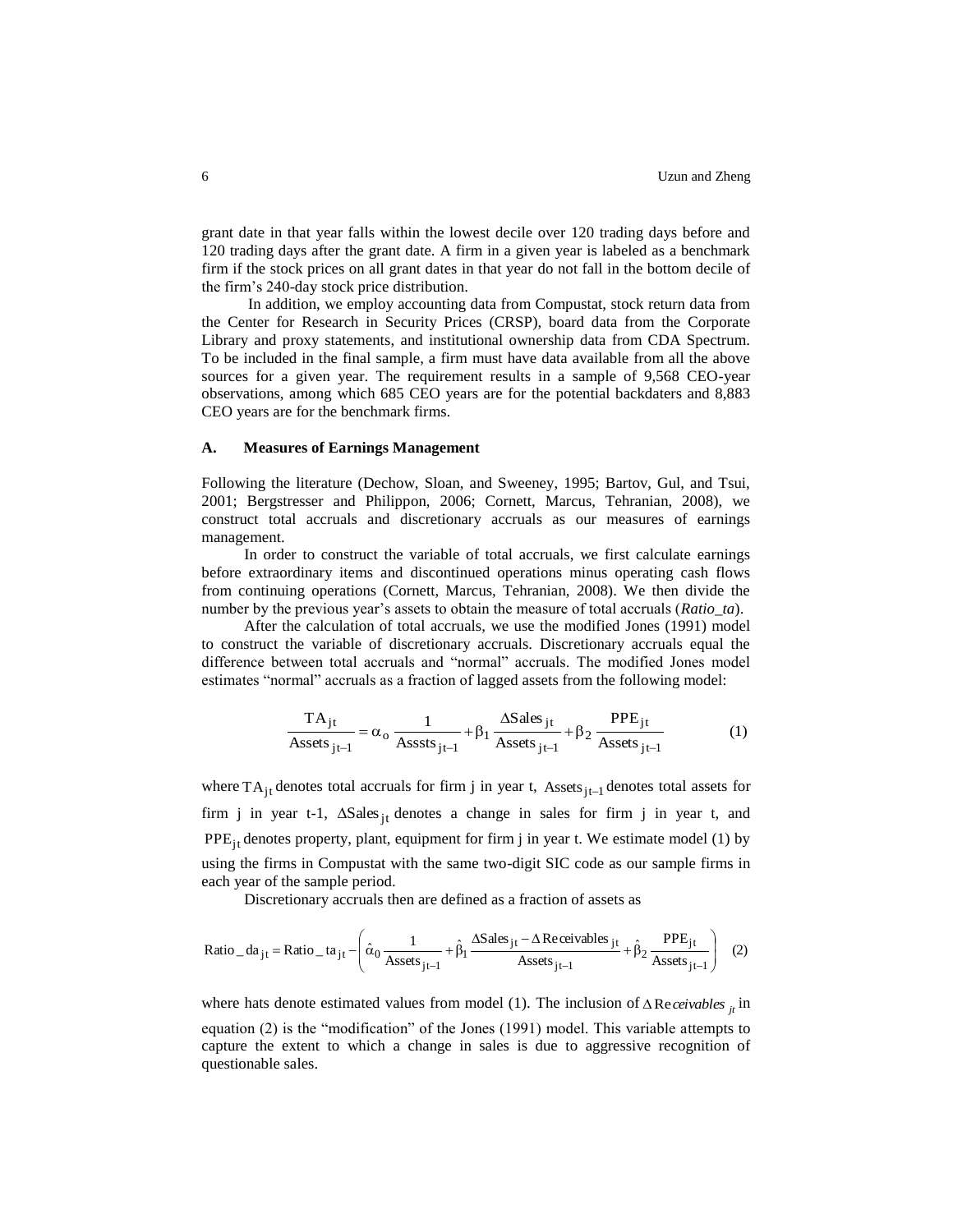In addition to Ratio ta and Ratio da, we also use other variables derived from these two measures of earnings management, in order to capture changes in accruals between years, or to distinguish different directions of accruals. Please see the Appendix for the definition of these variables.

#### **B. Measures of CEO Option Incentives**

To examine the effects of the level of option incentives on earnings management and the likelihood of backdating, we use three measures of the pay-for-performance sensitivity: Pps new, Pps vest, and Pps unvest. Pps new is the pay performance sensitivity of newly granted options, which is the value change in CEO's newly granted options in the current year for 1000-dollar change in the market value of equity. Pps yest is the pay performance sensitivity of exercisable outstanding options that are granted from previous years and CEOs retain in their portfolios. Similarly, Pps\_unvest is the pay performance sensitivity of unexercisable outstanding options.

To capture the value of option sensitivity, we begin by calculating the partial derivative of individual stock option with respect to one-dollar change in share price (the Black and Scholes (1973) hedge ratio with dividends, i.e., delta), times the proportion of shares represented by executive option award (see, Yermack, 1995). The risk-free rate is the interest rate on seven-year constant-maturity Treasury bond, obtained from the website of the Federal Reserve Bank of St. Louis, and the volatility (i.e., Volat in the Appendix) is the standard deviation of stock price over the prior sixty months. For previously granted options, we follow Core and Guay's methodology (2002) to estimate the average exercise prices.

# **C. Measures of Other Governance Variables, Firm Characteristics, and CEO Characteristics**

In order to examine the effects of CEO option incentives on the incidence of backdating and earnings management, we also control for various firm characteristics, CEO characteristics, and other governance characteristics such as board characteristics, institutional ownership, and CEO ownership, by following the backdating and earnings management literature. The Appendix defines the above variables in details.

In the following analysis, we winsorize all the variables except Ceoown at the top and bottom 1% of the observations, in order to mitigate the inordinate influence of extreme values.

# **IV. EMPIRICAL ANALYSIS AND RESULTS**

Table 1 presents the descriptive statistics of the key variables for our sample. The five panels provide information on earnings management, CEO option incentives, other governance variables, firm characteristics, and CEO characteristics.

In addition, Table 2 reports correlations between our key variables. Both the correlation matrix and variance influence factors (VIF) do not indicate problematic multicollinearity for our regression models in the following sections.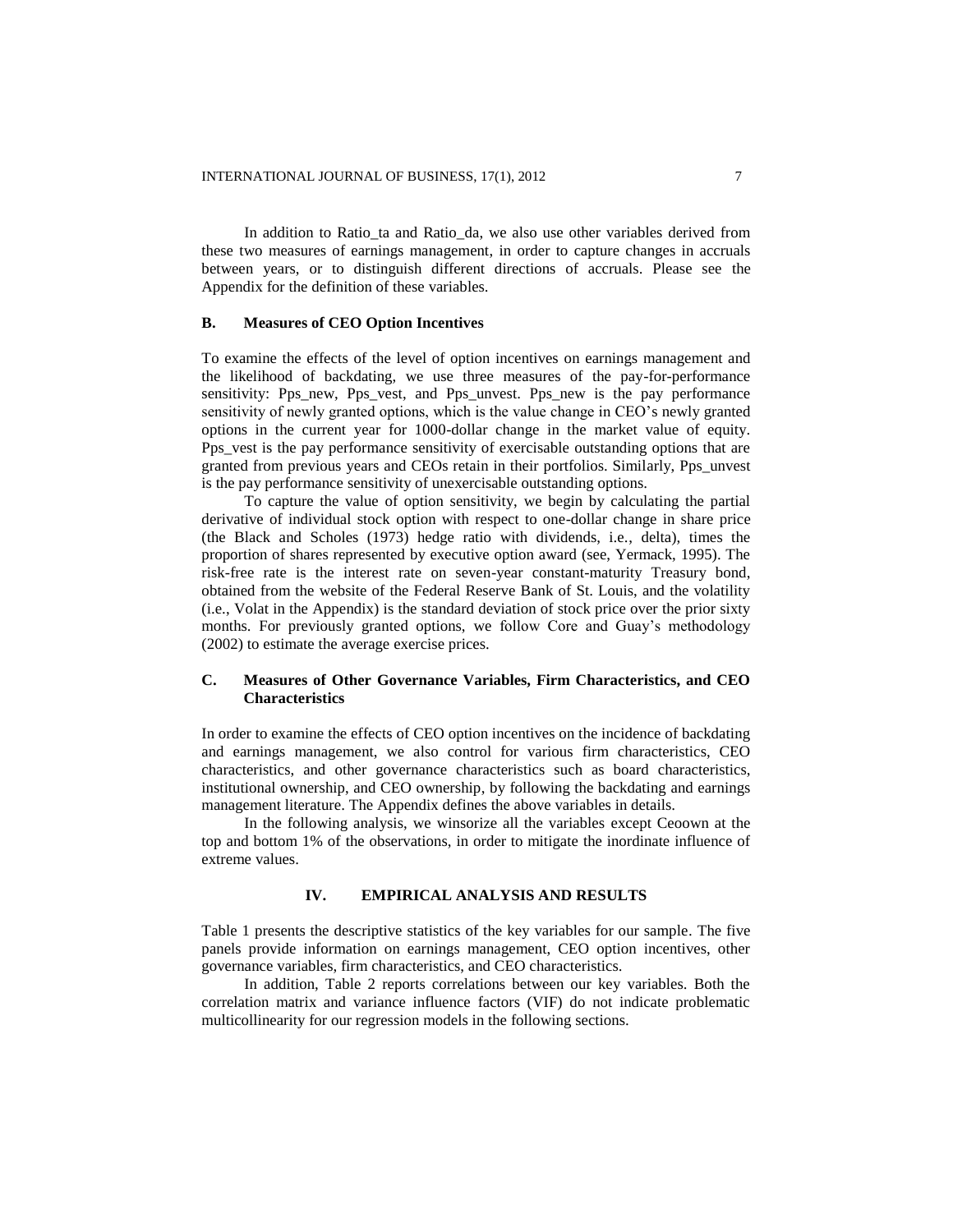# **Table 1**  Summary statistics

The table reports the descriptive statistics for the key variables for the sample over 1992 through 2005. The variables are defined in the Appendix. The major variables are winsorized at the top and bottom 1% of the observations. Mve and Nisd are in million dollars.

| Variable   | Obs. | Mean     | Median   | Std. Dev.                           | 10%             | 90%                |  |
|------------|------|----------|----------|-------------------------------------|-----------------|--------------------|--|
|            |      |          |          | Panel A: Earnings management        |                 |                    |  |
| Ratio_ta   | 9568 | $-0.067$ | $-0.058$ | 0.085                               | $-0.154$        | 0.012              |  |
| Ratio_da   | 9568 | 0.149    | 0.011    | 1.777                               | $-0.189$        | 0.508              |  |
| Dev_rta    | 9381 | $-0.005$ | 0.000    | 0.089                               | $-0.095$        | 0.078              |  |
| Dev_rda    | 9288 | 0.043    | $-0.001$ | 2.148                               | $-0.691$        | 0.527              |  |
| Neg_ta     | 9568 | 0.865    | 1.000    | 0.000                               | 1.000           |                    |  |
| Neg_da     | 9568 | 0.448    | 0.000    | 0.497                               | 0.000           | 1.000              |  |
|            |      |          |          | Panel B: CEO compensation           |                 |                    |  |
| Pps_new    | 9568 | 1.8800   | 0.8400   | 3.216                               | 0.000           | 4.711              |  |
| Pps_vest   | 9568 | 6.2500   | 3.5500   | 8.014                               | 0.000           | 15.811             |  |
| Pps_unvest | 9568 | 2.2100   | 0.9500   | 3.416                               | 0.000           | 6.019              |  |
|            |      |          |          | Panel C: Other governance variables |                 |                    |  |
| Ceoown     | 9568 | 2.344%   | 0.000%   | 6.172%                              | 0.000%          | 6.800%             |  |
| Ln_ninst   | 9568 | 4.978    | 4.949    | 0.786                               | 4.025           | 5.994              |  |
| Instown    | 9568 | 63.844%  | 65.853%  | 18.081%                             | 38.331%         | 85.965%            |  |
| Ln_bdsize  | 9568 | 2.185    | 2.197    | 0.279                               | 1.792           | 2.565              |  |
| Pctbdind   | 9568 | 63.767%  | 66.667%  | 17.458%                             | 40.000%         | 85.714%            |  |
| Duality    | 9568 | 0.657    | 1.000    | 0.475                               | 0.000           | 1.000              |  |
|            |      |          |          | Panel D: Firm characteristics       |                 |                    |  |
| Mve        | 9568 | 6370.577 | 1328.494 | 16,156,293,60<br>$\overline{0}$     | 204,947,00<br>0 | 13,837,100,00<br>0 |  |
| Lev        | 9568 | 0.200    | 0.148    | 0.197                               | 0.000           | 0.487              |  |
| Nisd       | 9568 | 135.874  | 30.832   | 319,823,421                         | 4,899,060       | 326,743,000        |  |
| Q          | 9568 | 2.126    | 1.649    | 2.126                               | 1.035           | 3.661              |  |
| Ln_ta      | 9568 | 7.140    | 6.978    | 1.503                               | 5.340           | 9.260              |  |
| Volat      | 9568 | 0.428    | 0.382    | 0.183                               | 0.200           | 0.700              |  |
|            |      |          |          | Panel E: CEO characteristics        |                 |                    |  |
| Age        | 9568 | 55.613   | 56.000   | 7.292                               | 46.000          | 64.000             |  |
| Ceotenure  | 9568 | 7.411    | 5.000    | 7.402                               | 1.000           | 18.000             |  |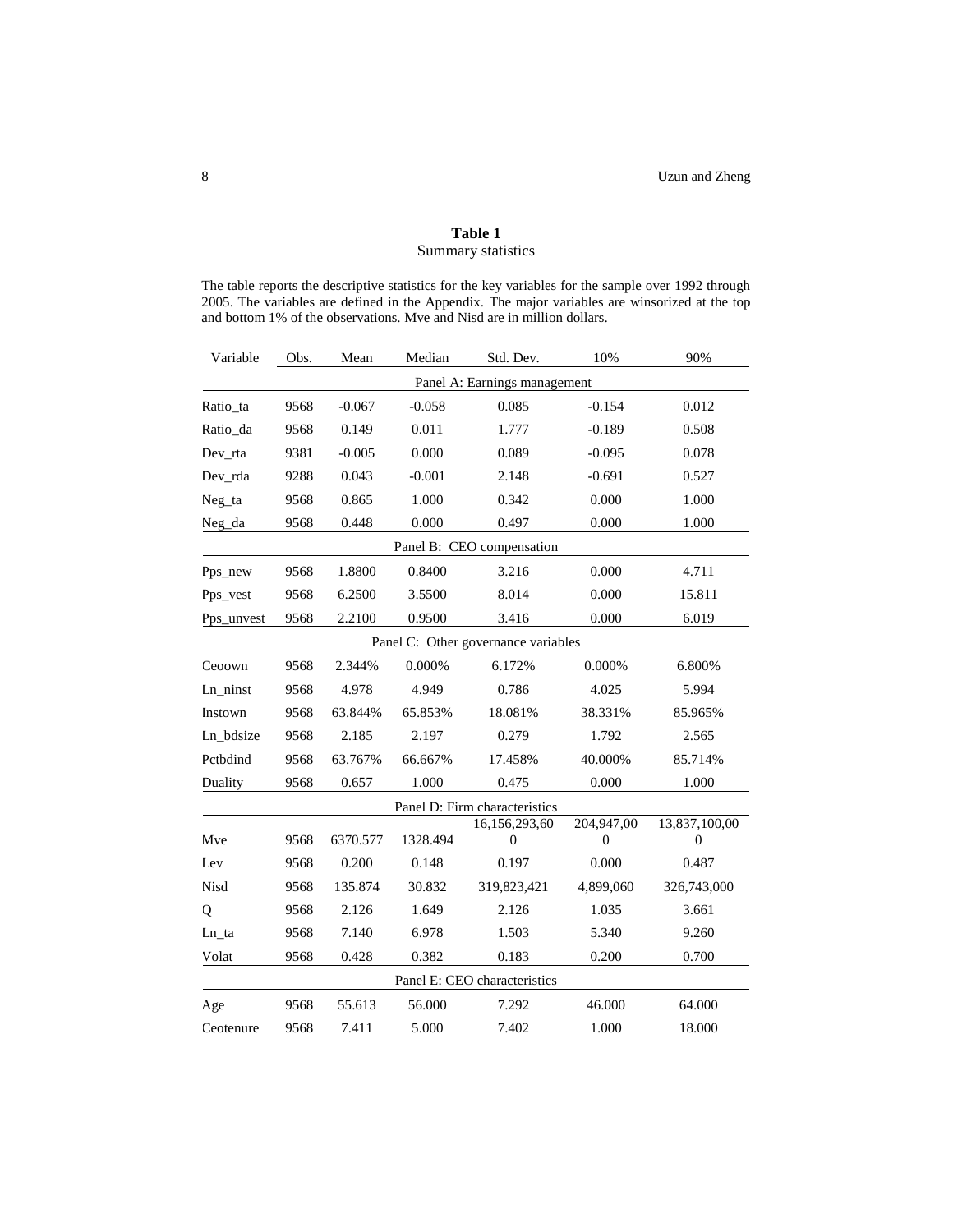# **Table 2** Correlation matrix

The table reports the correlation matrix for the key variables for the sample over 1992 through 2005. The variables are defined in the Appendix.

|             |         |         |         |          | Ratio ta Ratio da Pps new Pps vest Pps unvest Ceoown Ln ninst Instown Ln bdsize Pctbdind Duality Mve Lev Nisd |         |         |         |         |         |         |                |         |         | $\mathbf Q$ | Ln_ta Volat Age |         |      | Ceotenure |
|-------------|---------|---------|---------|----------|---------------------------------------------------------------------------------------------------------------|---------|---------|---------|---------|---------|---------|----------------|---------|---------|-------------|-----------------|---------|------|-----------|
| Ratio_ta    | 1.00    |         |         |          |                                                                                                               |         |         |         |         |         |         |                |         |         |             |                 |         |      |           |
| Ratio_da    | 0.04    | 1.00    |         |          |                                                                                                               |         |         |         |         |         |         |                |         |         |             |                 |         |      |           |
| Pps_new     | $-0.08$ | 0.01    | 1.00    |          |                                                                                                               |         |         |         |         |         |         |                |         |         |             |                 |         |      |           |
| Pps_vest    | $-0.01$ | 0.00    | $-0.01$ | 1.00     |                                                                                                               |         |         |         |         |         |         |                |         |         |             |                 |         |      |           |
| Pps_unvest  | $-0.01$ | 0.00    | $-0.01$ | 0.99     | 1.00                                                                                                          |         |         |         |         |         |         |                |         |         |             |                 |         |      |           |
| Ceoown      | 0.04    | $-0.01$ | $-0.15$ | 0.00     | 0.00                                                                                                          | 1.00    |         |         |         |         |         |                |         |         |             |                 |         |      |           |
| $Ln\_ninst$ | 0.03    | 0.00    | 0.15    | 0.01     | 0.01                                                                                                          | $-0.21$ | 1.00    |         |         |         |         |                |         |         |             |                 |         |      |           |
| Instown     | 0.05    | 0.01    | 0.10    | 0.00     | 0.00                                                                                                          | $-0.26$ | 0.43    | 1.00    |         |         |         |                |         |         |             |                 |         |      |           |
| Ln_bdsize   | 0.07    | $-0.01$ | $-0.05$ | 0.00     | 0.00                                                                                                          | $-0.18$ | 0.40    | $-0.05$ | 1.00    |         |         |                |         |         |             |                 |         |      |           |
| Pctbdind    | $-0.02$ | 0.00    | 0.08    | 0.00     | 0.00                                                                                                          | $-0.24$ | 0.20    | 0.24    | 0.09    | 1.00    |         |                |         |         |             |                 |         |      |           |
| Duality     | 0.04    | 0.00    | $-0.04$ | $0.00\,$ | 0.00                                                                                                          | 0.13    | 0.15    | 0.04    | 0.11    | 0.11    | 1.00    |                |         |         |             |                 |         |      |           |
| Mve         | $-0.01$ | 0.00    | 0.08    | $0.00\,$ | 0.00                                                                                                          | $-0.05$ | 0.56    | $-0.02$ | 0.29    | 0.07    | 0.09    | 1.00           |         |         |             |                 |         |      |           |
| Lev         | $-0.03$ | 0.00    | $-0.12$ | $-0.01$  | 0.00                                                                                                          | $-0.05$ | $-0.15$ | $-0.08$ | 0.19    | 0.03    | 0.07    | $-0.10$ 1.00   |         |         |             |                 |         |      |           |
| Nisd        | $-0.09$ | 0.01    | 0.06    | $0.00\,$ | 0.00                                                                                                          | $-0.08$ | 0.43    | $-0.02$ | 0.25    | 0.10    | 0.07    | $0.56$ 0.12    |         | 1.00    |             |                 |         |      |           |
| Q           | $-0.11$ | $-0.01$ | 0.18    | $0.00\,$ | 0.00                                                                                                          | 0.05    | 0.20    | 0.01    | $-0.12$ | $-0.03$ | $-0.03$ | 0.20           | $-0.40$ | $-0.03$ | 1.00        |                 |         |      |           |
| Ln_ta       | 0.03    | 0.00    | 0.04    | 0.01     | 0.01                                                                                                          | $-0.16$ | 0.79    | 0.21    | 0.55    | 0.17    | 0.20    | 0.55           | 0.28    | 0.55    | $-0.19$     | 1.00            |         |      |           |
| Volat       | $-0.18$ | 0.06    | 0.21    | 0.02     | 0.02                                                                                                          | 0.03    | $-0.29$ | $-0.05$ | $-0.43$ | $-0.03$ | $-0.17$ | $-0.19$        | $-0.01$ | $-0.02$ | 0.10        | $-0.38$         | 1.00    |      |           |
| Age         | 0.09    | 0.00    | $-0.17$ | $-0.01$  | $-0.01$                                                                                                       | 0.13    | 0.06    | $-0.01$ | 0.13    | $-0.01$ | 0.28    | 0.05           | 0.07    | 0.02    | $-0.12$     | 0.15            | $-0.23$ | 1.00 |           |
| Ceotenure   | 0.06    | -0.01   | $-0.11$ | 0.00     | 0.00                                                                                                          | 0.39    | $-0.04$ | -0.05   | $-0.08$ | $-0.17$ | 0.25    | $-0.02 - 0.07$ |         | $-0.08$ | 0.02        | $-0.06$         | $-0.04$ | 0.40 | 1.00      |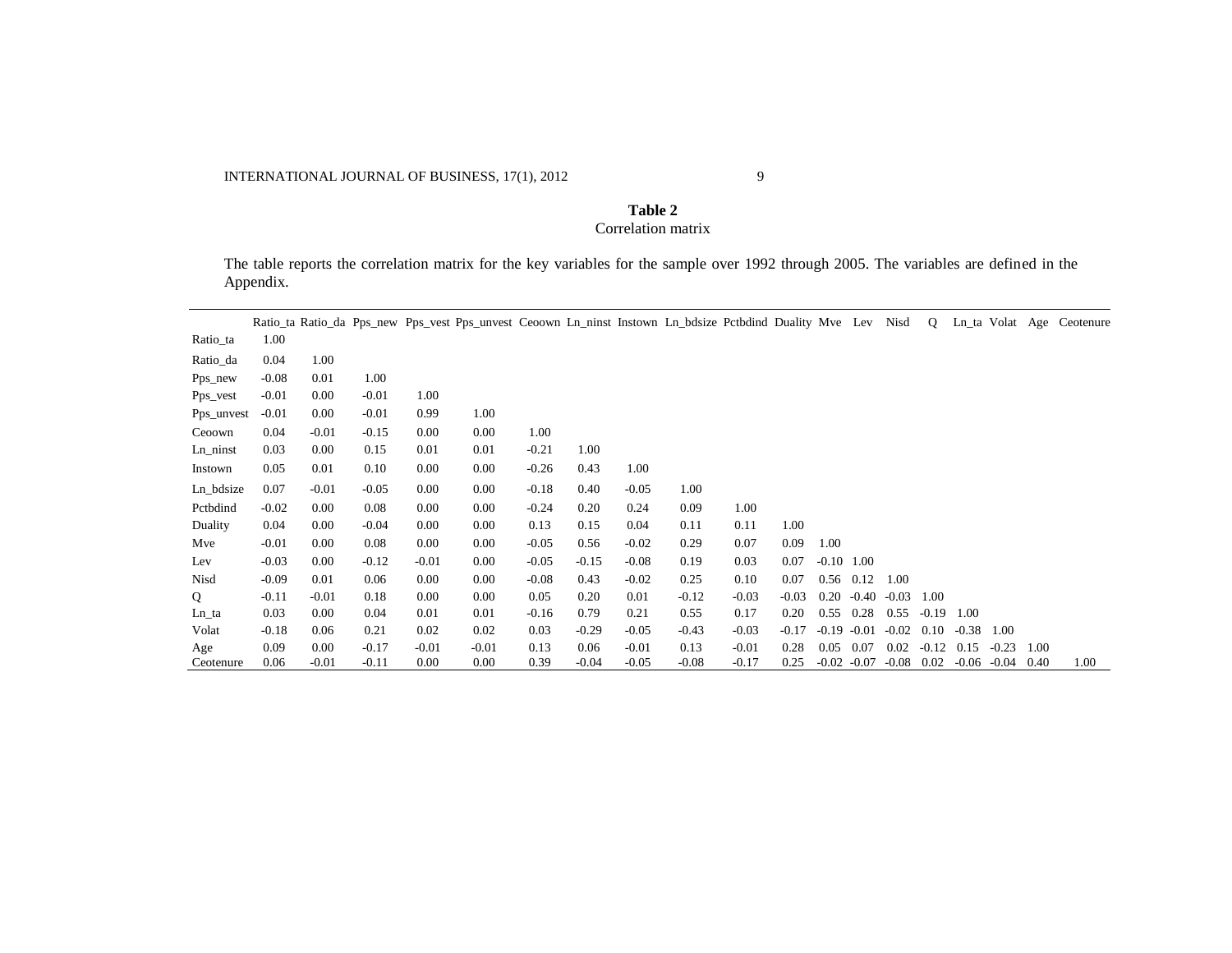#### **A. The Effects of Various Option Elements on Earnings Management**

We run regressions of accrual-based earning management against variables for incentives from various option elements and the other variables defined in Section III. We estimate the following equation:

$$
Accruals_{it} = \beta_0 + \beta_1 CEOOptionIncentives_{it} + \beta_2 OtherGovernment_{it} + \beta_3 FirmCharacteristics_{it} + \beta_4 CEOCharacteristics_{it} + \epsilon_{it}
$$
 (3)

Variables for option incentives (i.e., Pps\_new, Pps\_vest, and Pps\_unvest) will enter one at a time before all of them are put together to test their conflicting effects.

Table 3 presents the results.<sup>2</sup> When only Pps\_new is included, higher incentives from newly granted options are significantly related to decreasing total accruals and greater decreases in total accruals from the prior three-year average. When only Pps\_vest is included, incentives from vested outstanding options are not significantly related to any accrual measures. When only Pps\_unvest is included, on the one hand, higher incentives from unvested outstanding options are significantly correlated with increasing total accruals, greater increases in total accruals from the prior three-year average, and lower likelihood of negative total accruals. On the other hand, higher incentives from unvested options are also related to lower discretionary accruals and greater decreases in discretionary accruals from the prior three-year average. However, the latter relation is only marginally significant. When all the option incentives are included as in Table 3, Pps\_new is significantly related to decreasing total accruals and greater decreases in total accruals from the prior three-year average. Pps\_unvest is significantly related to increasing total accruals, greater increase in total accruals from the prior three-year average, and lower likelihood of negative total accruals. At the same time, incentives from vested outstanding options continue to have no significant relationship with any accrual measures. Therefore, the results suggest that on average high incentives from newly granted options decrease earnings and high incentives from unvested options increase earnings via accruals.

#### **Table 3**

OLS regression of the effects of various option elements on earnings management

The table shows the coefficients from OLS regressions of incentives from various option elements on earnings management. The dependent variables and the independent variables are defined in the Appendix. The major variables are winsorized at the top and bottom 1% of the observations. The variance inflation factors (VIF) do not indicate problematic multicollinearity. For each coefficient, p-values for t-tests are provided in parentheses. \*, \*, \*, \*\*\*\*\* denote significance at the 0.10, 0.05, and 0.01, levels respectively.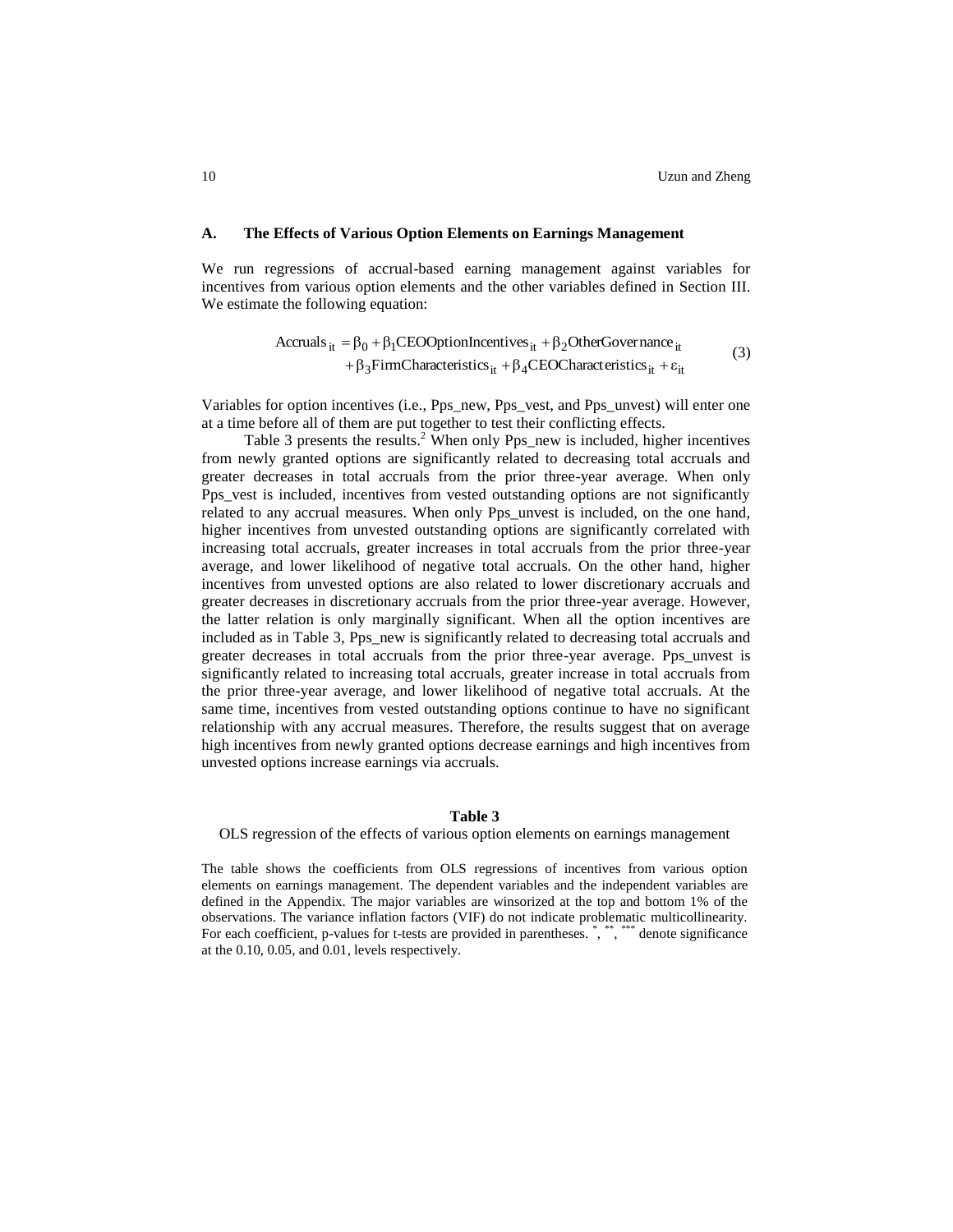# INTERNATIONAL JOURNAL OF BUSINESS, 17(1), 2012 11

|                            |                |         |            |         |             | Table 3 (continued)   |          |         |              |         |             |         |
|----------------------------|----------------|---------|------------|---------|-------------|-----------------------|----------|---------|--------------|---------|-------------|---------|
|                            | Dep. Variables |         |            |         |             |                       |          |         |              |         |             |         |
| Indep.                     | Ratio_ta       |         | Ratio_da   |         |             | Dev_rta               |          | Dev_rda | Neg_ta       |         | Neg_da      |         |
| Variables                  | Coeff.         | P-value | Coeff.     | P-value | Coeff.      | P-value               | Coeff.   | P-value | Coeff.       | P-value | Coeff.      | P-value |
|                            |                |         |            |         |             | CEO option incentives |          |         |              |         |             |         |
| Pps_new                    | $-0.002***$    | (0.000) | 0.002      | (0.692) | $-0.001***$ | (0.012)               | 0.004    | (0.584) | 0.001        | (0.543) | 0.002       | (0.196) |
| Pps_vest                   | 0.000          | (0.282) | $-0.002$   | (0.451) | 0.000       | (0.189)               | 0.000    | (0.968) | 0.000        | (0.737) | $-0.001$    | (0.367) |
| Pps_unvest                 | $0.001**$      | (0.022) | $-0.007$   | (0.132) | $0.001***$  | (0.046)               | $-0.009$ | (0.107) | $-0.003***$  | (0.004) | 0.001       | (0.545) |
| Other governance variables |                |         |            |         |             |                       |          |         |              |         |             |         |
| Ceoown                     | $0.041***$     | (0.016) | 0.190      | (0.534) | $0.031$ *   | (0.076)               | 0.424    | (0.340) | $-0.033$     | (0.635) | 0.150       | (0.120) |
| Ln_ninst                   | $0.004^*$      | (0.057) | $-0.041$   | (0.269) | $0.006***$  | (0.002)               | $-0.057$ | (0.201) | $0.053***$   | (0.000) | 0.006       | (0.579) |
| Instown                    | $0.030***$     | (0.000) | $0.338***$ | (0.007) | $0.018***$  | (0.014)               | 0.254    | (0.105) | $-0.056$ **  | (0.016) | $-0.040$    | (0.255) |
| Ln_bdsize                  | $0.021***$     | (0.000) | $-0.140$   | (0.064) | $0.013***$  | (0.006)               | $-0.043$ | (0.643) | 0.010        | (0.514) | $-0.031$    | (0.169) |
| Pctbdind                   | $-0.018***$    | (0.001) | $0.288***$ | (0.004) | 0.003       | (0.649)               | 0.238    | (0.059) | $0.091***$   | (0.000) | 0.022       | (0.476) |
| Duality                    | 0.002          | (0.384) | $-0.047$   | (0.239) | $-0.001$    | (0.562)               | $-0.070$ | (0.172) | $-0.012$     | (0.140) | $-0.013$    | (0.258) |
|                            |                |         |            |         |             | Firm characteristics  |          |         |              |         |             |         |
| Mve                        | $0.443***$     | (0.000) | 0.075      | (0.966) | $-0.113$    | (0.213)               | 1.170    | (0.539) | $-0.115$     | (0.675) | 0.238       | (0.611) |
| Lev                        | $-0.001$       | (0.846) | $-0.034$   | (0.745) | $-0.010*$   | (0.084)               | 0.129    | (0.301) | $0.054***$   | (0.008) | $-0.015$    | (0.625) |
| Nisd                       | $-39.500***$   | (0.000) | 63.400     | (0.462) | 2.890       | (0.635)               | 14.700   | (0.876) | $-28.200$ ** | (0.023) | 21.300      | (0.307) |
| Q                          | $-0.005***$    | (0.000) | $-0.013$   | (0.277) | 0.001       | (0.204)               | $-0.009$ | (0.571) | $-0.012***$  | (0.000) | $-0.010***$ | (0.010) |
|                            |                |         |            |         |             | CEO characteristics   |          |         |              |         |             |         |
| Age                        | $0.001***$     | (0.000) | $-0.004$   | (0.151) | 0.000       | (0.657)               | $-0.002$ | (0.488) | 0.000        | (0.818) | $-0.002***$ | (0.047) |
| Ceotenure                  | 0.000          | (0.489) | 0.002      | (0.444) | $0.000^*$   | (0.055)               | 0.003    | (0.408) | $-0.001$     | (0.214) | 0.000       | (0.939) |
| Intercept                  | $-0.162$       | (0.000) | 0.531      | (0.020) | $-0.078$    | (0.000)               | 0.242    | (0.389) | 0.583        | (0.000) | 0.608       | (0.000) |
| # of obs.                  | 9904           |         | 9568       |         | 9713        |                       | 9288     |         | 9904         |         | 9568        |         |
| F statistics               | 13.070         |         | 2.060      |         | 6.060       |                       | 1.040    |         | 11.960       |         | 1.690       |         |
| Prob.                      | 0.000<br>0.009 |         |            | 0.000   |             | 0.409                 |          | 0.000   |              | 0.046   |             |         |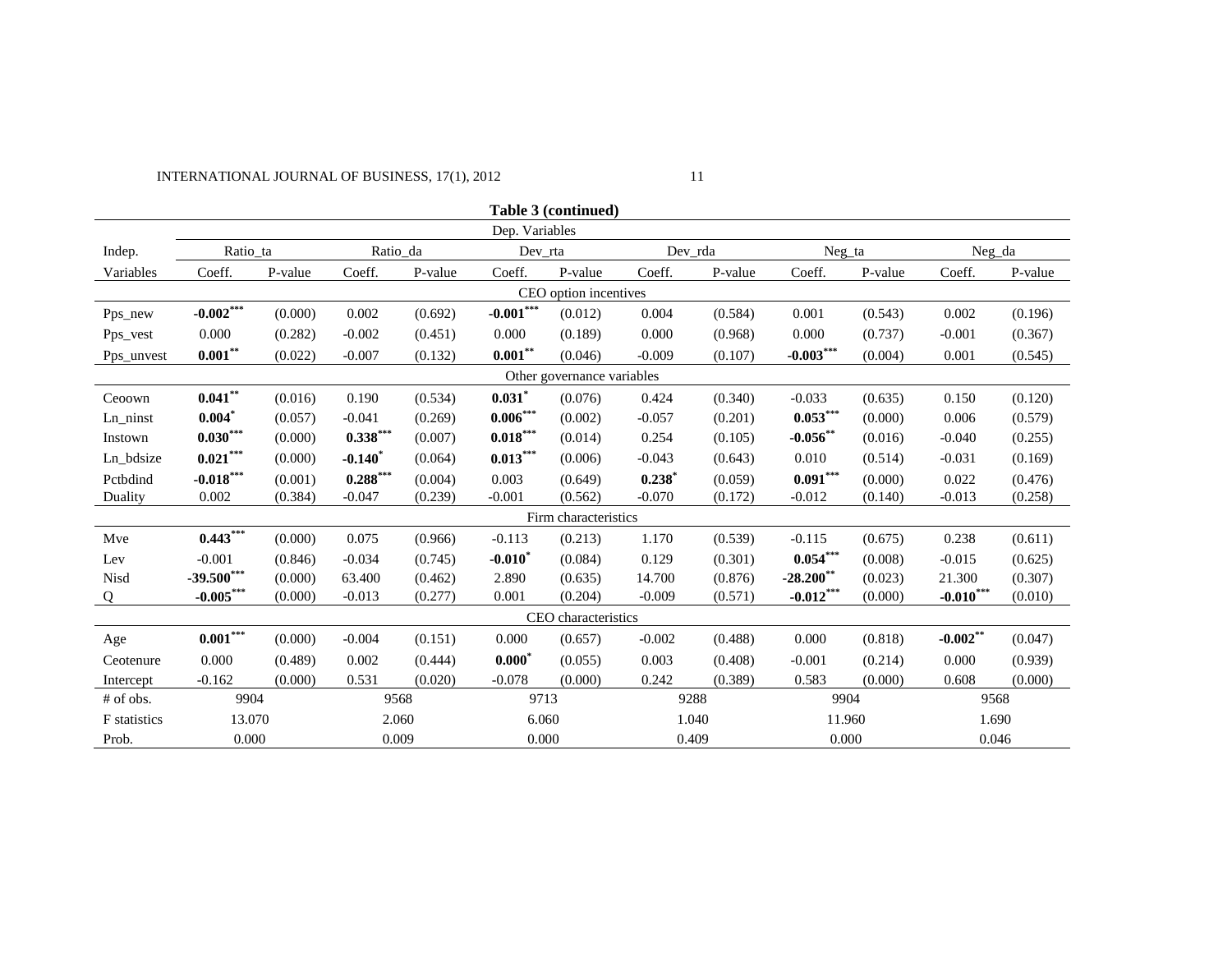The results support our Hypothesis 1. When CEOs are granted new options, downward earnings management can help managers profit from their option compensation. In addition, when CEOs have higher incentives from unvested outstanding options, upward earnings management can help them to sell shares to diversify risk associated with their option portfolios.

# **B. The Effects of Various Option Elements on Option Backdating**

# **1. Univariate Analysis between Potential Backdaters and the Benchmark Sample**

Table 4 reports the univariate comparison for the key variables between potential backdaters (Backdate=1) and the benchmark sample (Backdate=0). As can be seen from Panel A of Table 4, potential backdaters generally have more negative values and greater decreases in accruals. For instance, potential backdaters have average (median) total accrual of -7.50% (-6.20%) of assets, which is significantly smaller than -6.60% (- 5.80%) for the benchmark firms. Potential backdaters also have significantly higher value of the dummy variable for negative total accruals, which indicates more negative values. In addition, compared to the benchmark firms, potential backdaters have greater decreases in accruals from the previous three-year average. Specifically, in terms of discretionary accruals, the mean (median) deviation from the previous three-year average value is -8.9% (-0.8%) of assets, which is significantly smaller than 5.3% (- 0.1%) of assets for the benchmark firms.

In addition, according to Panel B, on average, CEOs in potential backdaters have higher incentives from newly granted options (average value of \$3.260 vs. \$1.780 per \$1,000 change in market value of equity, and median value of \$1.740 vs. \$0.780 per \$1,000 change in market value of equity) and higher incentives from vested option holdings. Furthermore, according to Panel C and Panel D, potential backdaters have more institutional shareholders, higher institutional ownership, fewer directors on the boards, lower leverage, higher growth, and larger stock return volatility than the benchmark firms. Finally, Panel E shows that CEOs who are in potential backdaters are younger than those in the benchmark firms, but they are not significantly different from each other in terms of the length of time on tenure.

# **2. Logit Analysis of the Effects of Various Option Elements on Option Backdating**

To further analyze the relation between incentives from various option elements and option backdating, we estimate a logit regression model, where the dependent variable (Backdater) equals one if the firm is a potential backdater, and zero if the firm is a nonbackdater (i.e. the benchmark firm), and the independent variables are variables for option incentives and the other variables defined in Section III. We estimate the following equation:

$$
P(Backdater) = \beta_0 + \beta_1 CEOOptionIncentives_{it} + \beta_2 OtherGovernment_{it}
$$
  
+ 
$$
\beta_3 FirmCharacteristics_{it} + \beta_4 CEOCharcteristics_{it} + \epsilon_{it}
$$
 (4)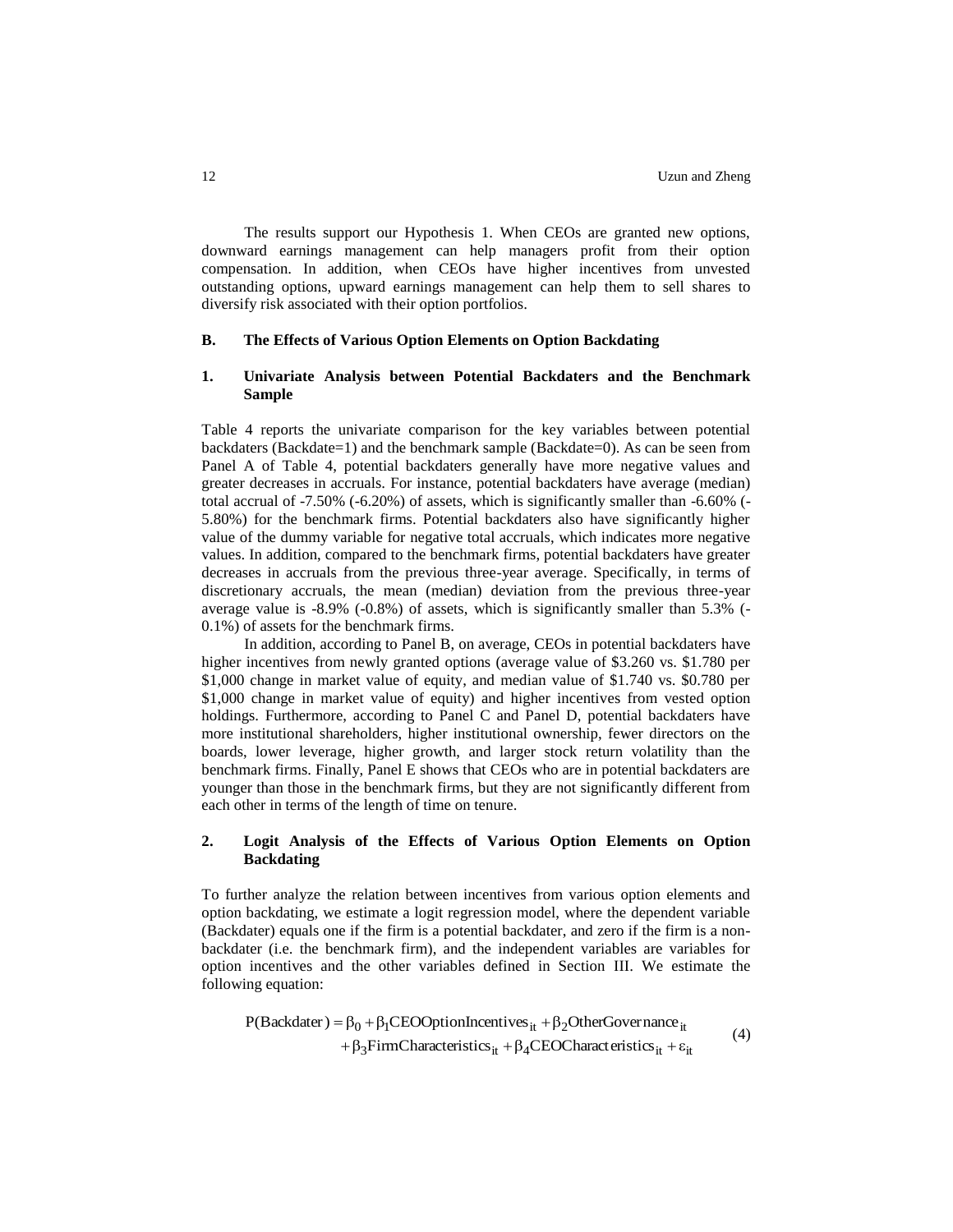# **Table 4**

# Univariate comparison of backdaters vs. non-backdaters

The table compares the key variables between the potential backdaters and the benchmark firms over 1992 through 2005. The variables are defined in the Appendix. The major variables are winsorized at the top and bottom 1% of the observations. Mve and Nisd are in million dollars. We use t-test and Wilcoxon rank-sum test to determine mean and median difference between the two sub-samples respectively.  $\stackrel{*}{\cdot}$ ,  $\stackrel{***}{\cdot}$  denote significance at the 0.10, 0.05, and 0.01 levels.

| Variable   |                        | <b>Potential Backdaters</b> |              |      | Benchmark                           |                  | p-values for<br>difference tests |                  |  |  |
|------------|------------------------|-----------------------------|--------------|------|-------------------------------------|------------------|----------------------------------|------------------|--|--|
|            | Mean<br>Median<br>Obs. |                             |              | Obs. | Mean                                | Median           | Mean                             | Median           |  |  |
|            |                        |                             |              |      | Panel A: Earnings management        |                  |                                  |                  |  |  |
| Ratio_ta   | 685                    | $-0.075$                    | $-0.062$     | 8883 | $-0.066$                            | $-0.058$         | $0.008***$                       | $0.010***$       |  |  |
| Ratio_da   | 685                    | 0.095                       | 0.011        | 8883 | 0.153                               | 0.011            | 0.411                            | 0.635            |  |  |
| Dev_rta    | 677                    | $-0.014$                    | $-0.003$     | 8704 | $-0.004$                            | $\boldsymbol{0}$ | $0.006***$                       | $0.033***$       |  |  |
| Dev_rda    | 665                    | $-0.089$                    | $-0.008$     | 8623 | 0.053                               | $-0.001$         | $0.101*$                         | $0.048***$       |  |  |
| Neg_ta     | 685                    | 0.904                       | $\mathbf{1}$ | 8883 | 0.862                               | $\mathbf{1}$     | ${0.000}^{***}$                  | $0.002***$       |  |  |
| Neg_da     | 685                    | 0.439                       | $\Omega$     | 8883 | 0.449                               | $\Omega$         | 0.641                            | 0.641            |  |  |
|            |                        |                             |              |      | Panel B: CEO option incentives      |                  |                                  |                  |  |  |
| Pps_new    | 685                    | 3.26                        | 1.74         | 8883 | 1.78                                | 0.78             | $0.000***$                       | $<.0001***$      |  |  |
| Pps_vest   | 685                    | 6.72                        | 4.13         | 8883 | 6.21                                | 3.53             | 0.108                            | $0.035***$       |  |  |
| Pps_unvest | 685                    | 2.12                        | 0.99         | 8883 | 2.22                                | 0.95             | 0.47                             | 0.776            |  |  |
|            |                        |                             |              |      | Panel C: Other governance variables |                  |                                  |                  |  |  |
| Ceoown     | 685                    | 1.88%                       | 0.02%        | 8883 | 2.38%                               | 0.00%            | $0.015***$                       | 0.814            |  |  |
| Ln ninst   | 685                    | 5.029                       | 4.977        | 8883 | 4.975                               | 4.949            | $0.064$ *                        | $0.055$ *        |  |  |
| Instown    | 685                    | 65.98%                      | 68.53%       | 8883 | 63.68%                              | 65.61%           | $0.001\sp{***}$                  | $0.001***$       |  |  |
| Ln_bdsize  | 685                    | 2.142                       | 2.197        | 8883 | 2.188                               | 2.197            | $0.000^{***}$                    | $<.0001***$      |  |  |
| Pctbdind   | 685                    | 63.91%                      | 66.67%       | 8883 | 63.76%                              | 66.67%           | 0.82                             | 0.773            |  |  |
| Duality    | 685                    | 0.653                       | $\mathbf{1}$ | 8883 | 0.657                               | 1                | 0.814                            | 0.814            |  |  |
|            |                        |                             |              |      | Panel D: Firm characteristics       |                  |                                  |                  |  |  |
| Mve        | 685                    | 6046.795                    | 1397.663     | 8883 | 6395.545                            | 1324.14          | 0.586                            | 0.203            |  |  |
| Lev        | 685                    | 0.18                        | 0.132        | 8883 | 0.202                               | 0.15             | $0.005***$                       | $0.003***$       |  |  |
| Nisd       | 685                    | 136.955                     | 33.215       | 8883 | 135.79                              | 30.607           | 0.927                            | 0.356            |  |  |
| Q          | 685                    | 2.279                       | 1.735        | 8883 | 2.114                               | 1.643            | $0.008^{***}\,$                  | $0.005***$       |  |  |
| Ln_ta      | 685                    | 7.114                       | 6.975        | 8883 | 7.142                               | 6.98             | 0.639                            | 0.721            |  |  |
| Volat      | 685                    | 0.483                       | 0.445        | 8883 | 0.424                               | 0.379            | $0.000***$                       | $\leq 0.001$ *** |  |  |
|            |                        |                             |              |      | Panel E: CEO characteristics        |                  |                                  |                  |  |  |
| Age        | 685                    | 54.809                      | 55           | 8883 | 55.675                              | 56               | $0.003***$                       | $0.015***$       |  |  |
| Ceotenure  | 685                    | 7.045                       | 5            | 8883 | 7.439                               | 5                | 0.141                            | 0.612            |  |  |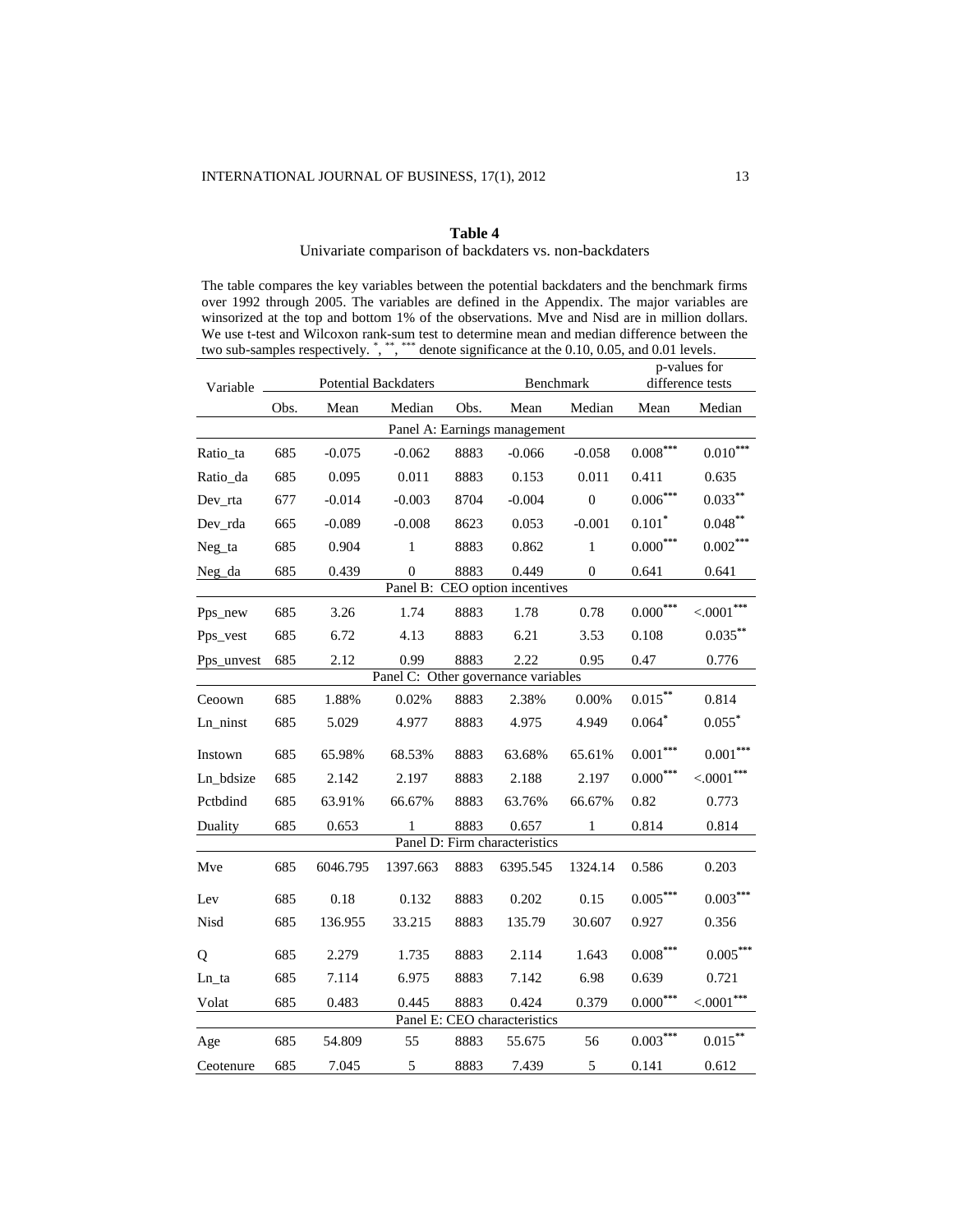Similar as Section IV.A, variables for option incentives (i.e. Pps\_new, Pps\_vest, and Pps\_unvest) will enter one at a time before all of them are put together to test their conflicting effects.

Table 5 presents the results. It shows that the sensitivity of newly granted option values to changes in stock price is significantly and positively related to the probability of firms' option backdating. The result suggests that as the option-based compensation becomes more important, and greater benefit can be generated from option backdating, CEOs have stronger incentives to engage in option backdating. This is consistent with Minnick and Zhao (2009) and Collins, Gong, and Li (2009). In addition, higher incentives from unvested options are related to lower probability of backdating, whereas incentives from vested options do not have a significant effect. The results are consistent with our Hypothesis 2.

According to Section IV.A, managers with high incentives from unvested options tend to manage earnings upward, which is in the direction opposite to the preference created by newly granted options. Therefore, it is possible that backdating is correlated with income-decreasing earnings management, which creates disincentives for backdating by those managers with high incentives from unvested outstanding options. But managers with high incentives from vested outstanding options do not have a similar disincentive for backdating, since vested options are shown to be insignificantly correlated with earnings management. We are going to test the implied correlation between backdating and downward earnings management in Section IV.C and IV.D.

Furthermore, among the governance variables, the number of institutional investors is positively related to the likelihood of backdating. It is possible that more institutional investors become interested in purchasing the stock in the year of backdating when stock price goes down due to income-decreasing earnings management. In addition, higher CEO stock ownership is related to a lower likelihood of backdating. This is consistent with the notion that higher ownership improves the incentive alignment between CEOs and shareholders, making it less likely that backdating will occur (Collins, Gong, and Li, 2009). However, the proposed correlation between backdating and income-decreasing earnings management can also possibly explain the negative relation between CEO stock ownership and the occurrence of backdating, as the value of CEO stock holdings will reduce when stock price goes down due to downward earnings management. Among the variables of firm characteristics, we find that greater stock return volatility increases the likelihood of backdating. The result is consistent with Collins, Gong, and Li (2009) and Minnick and Zhao (2009).

#### **C. The Effects of Earnings Management on Option Backdating**

In order to confirm the correlation between backdating and income-decreasing earnings management, in this section, we run logit regressions of the likelihood of option backdating against both variables for earnings management and variables for option incentives, as well as other control variables. We estimate the following equation:

 $P(Backdater) = \beta_0 + \beta_1$ EarningsManagement<sub>it</sub>

+ $\beta_2$ CEOOptionIncentives<sub>it</sub> + $\beta_3$ OtherGovernance<sub>it</sub>

+  $\beta_4$  FirmCharacteristics<sub>it</sub> +  $\beta_5$ CEOCharacteristics<sub>it</sub> +  $\varepsilon_{it}$ (5)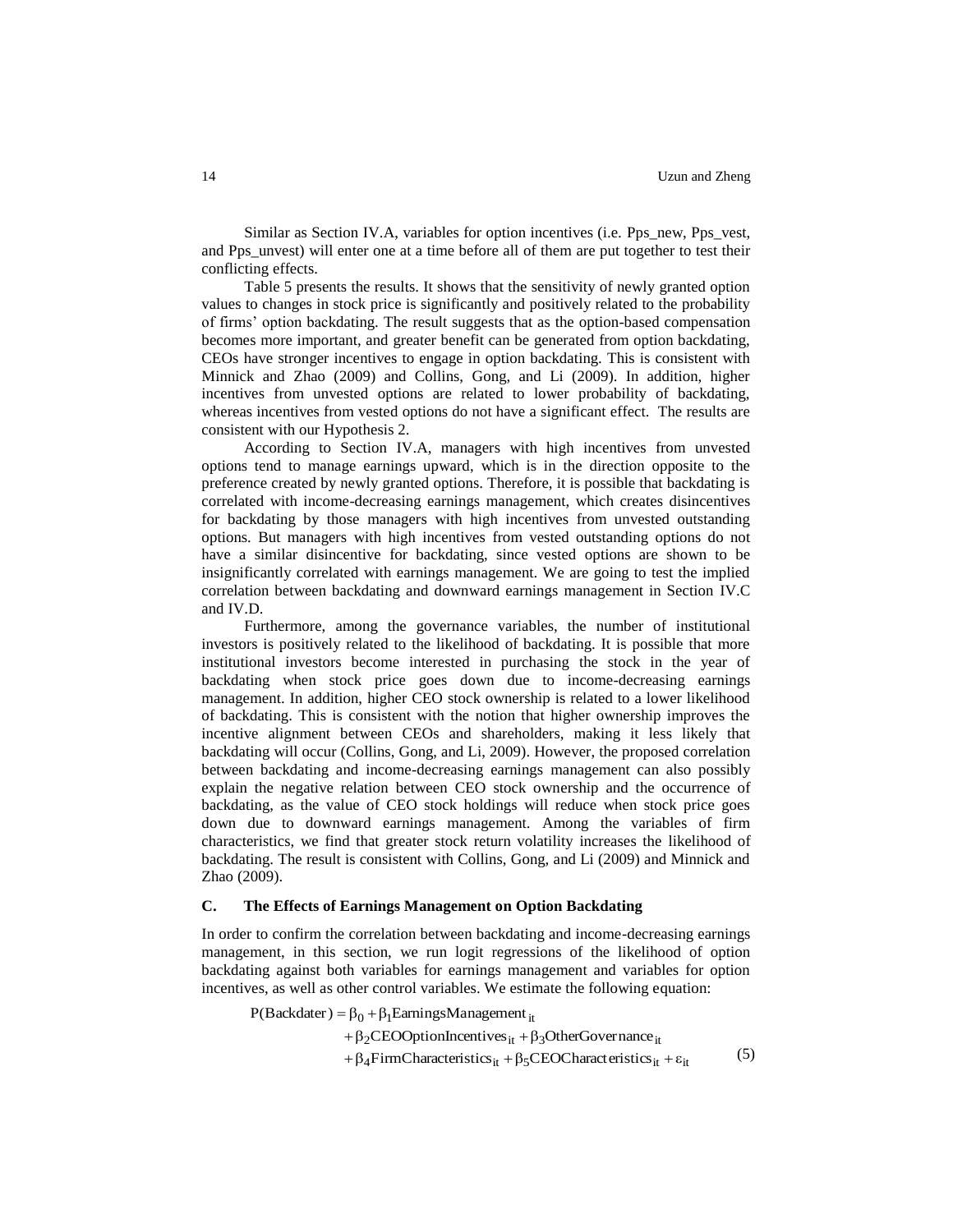# **Table 5**

Logit analysis of the effect of various option elements on the likelihood of backdating

The table shows the coefficients from a logit regression of incentives from various option elements on the likelihood of backdating. The dependent variable equals one if the firm is a potential backdater, and zero if the firm is a non-backdater (i.e. the benchmark firm). The independent variables are defined in the Appendix. The major variables are winsorized at the top and bottom 1% of the observations. The models are estimated by maximum likelihood method. The variance inflation factors (VIF) do not indicate problematic multicollinearity. For each coefficient, p-values for t-tests are provided in parentheses. \*, \*\*\*, \*\*\*\* denote significance at the 0.10, 0.05, and 0.01 levels, respectively.

| Indep.     | 1                      |         | $\overline{2}$ |                            | 3                      |         | $\overline{4}$         |         |  |
|------------|------------------------|---------|----------------|----------------------------|------------------------|---------|------------------------|---------|--|
| Variables  | Coeff.                 | P-value | Coeff.         | P-value                    | Coeff.                 | P-value | Coeff.                 | P-value |  |
|            |                        |         |                | CEO option incentives      |                        |         |                        |         |  |
| Pps new    | $\mathbf{0.083}^{***}$ | (0.000) |                |                            |                        |         | $\mathbf{0.083}^{***}$ | (0.000) |  |
| Pps_vest   |                        |         | 0.000          | (0.981)                    |                        |         | $-0.002$               | (0.712) |  |
| Pps_unvest |                        |         |                |                            | $-0.033***$            | (0.011) | $-0.028$ **            | (0.029) |  |
|            |                        |         |                | Other governance variables |                        |         |                        |         |  |
| Ceoown     | $-0.017***$            | (0.051) | $-0.019$ **    | (0.034)                    | $\textbf{-0.020}^{**}$ | (0.025) | $\textbf{-0.018}^{**}$ | (0.043) |  |
| Ln ninst   | $0.285***$             | (0.002) | $0.218***$     | (0.019)                    | $0.215***$             | (0.020) | $0.282***$             | (0.003) |  |
| Instown    | 0.300                  | (0.223) | 0.326          | (0.186)                    | 0.362                  | (0.140) | 0.347                  | (0.163) |  |
| Ln bdsize  | $-0.280$               | (0.126) | $-0.363***$    | (0.045)                    | $-0.391**$             | (0.031) | $-0.307$ *             | (0.094) |  |
| Pctbdind   | $-0.183$               | (0.444) | $-0.263$       | (0.267)                    | $-0.252$               | (0.287) | $-0.172$               | (0.472) |  |
| Duality    | 0.125                  | (0.165) | $0.149*$       | (0.096)                    | 0.155                  | (0.082) | 0.134                  | (0.139) |  |
|            |                        |         |                | Firm characteristics       |                        |         |                        |         |  |
| Ln_ta      | 0.000                  | (0.998) | $-0.012$       | (0.816)                    | $-0.024$               | (0.632) | $-0.012$               | (0.810) |  |
| Volat      | $1.241***$             | (0.000) | $1.531***$     | (0.000)                    | $1.575***$             | (0.000) | $1.281***$             | (0.000) |  |
|            |                        |         |                | CEO characteristics        |                        |         |                        |         |  |
| Age        | $-0.004$               | (0.530) | $-0.007$       | (0.277)                    | $-0.008$               | (0.198) | $-0.005$               | (0.422) |  |
| Ceotenure  | 0.004                  | (0.527) | 0.001          | (0.897)                    | 0.001                  | (0.859) | 0.005                  | (0.460) |  |
| Intercept  | $-4.070$               | (0.000) | $-3.206$       | (0.000)                    | $-2.955$               | (0.000) | $-3.839$               | (0.000) |  |
| # of obs.  | 9944                   |         | 9943           |                            | 9942                   |         | 9942                   |         |  |
| Chi-square | 169.920                |         | 94.480         |                            | 101.620                |         | 175.710                |         |  |
| Prob.      | 0.000                  |         | 0.000          |                            | 0.000                  |         | 0.000                  |         |  |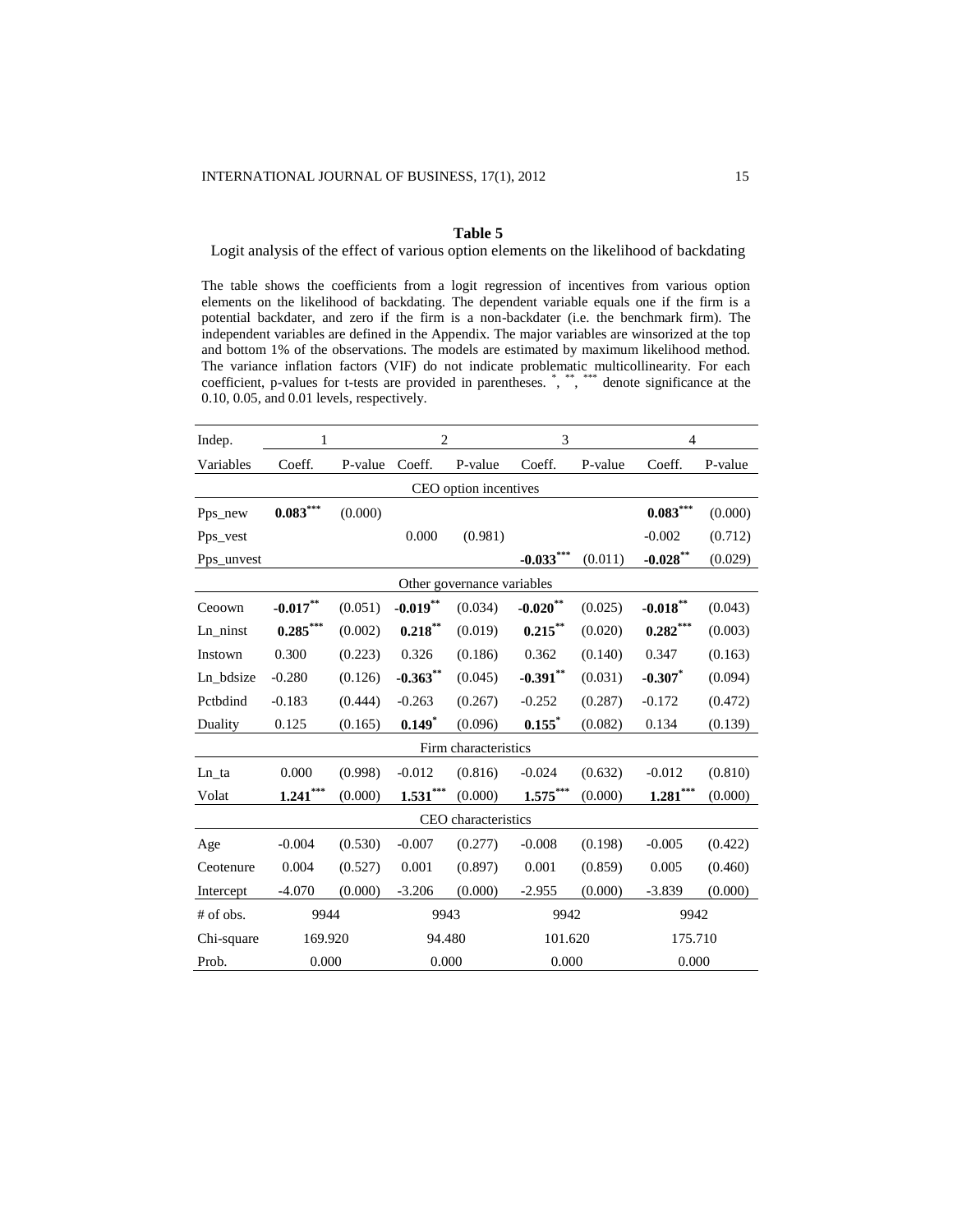Table 6 reports the results. The incidence of option backdating is shown to be positively related to income-decreasing earnings management. As can be seen from regression (3) and (4), backdaters have greater decreases in both discretionary accruals and total accruals from the prior three-year average than the benchmark firms. Higher likelihood of backdating is also shown to be associated with more negative total accruals, according to regression (5). The results suggest that managers engaging in option backdating are also likely to use income-decreasing earnings management to get more favorable price for their new stock option grants as well.

In addition, the effects of various option elements continue to be consistent with our Hypothesis 2. That is, higher probability of backdating is related to greater incentives from newly granted options and smaller incentives from unvested options, whereas incentives from vested options do not have a significant effect on backdating.

# **D. The Effect of Persistent Unvested Option Incentives vs. Non-Persistent Unvested Option Incentives on Option Backdating**

The evidence that managers with high incentives from unvested options are less likely to engage in backdating is consistent with their incentives to manage earnings upward (Stein, 1989; Cheng and Warfield, 2005). In particular, if CEOs have unusually high incentives from their unvested options in a given year, they are likely to sell stocks to diversify risk. As a result, they have incentives to manage earnings upward to beat up short-term stock price for selling purpose. However, if CEOs have highly persistent incentives from their unvested options, it indicates that they are willing to bear the risk involved in their compensation. As a result, they have lower incentives for upward earnings management because they have a less motivation to sell stocks. Consequently, if option backdating is associated with income-decreasing earnings management, the managers with highly persistent incentives from unvested options should be less likely to avoid backdating, compared to those with non-persistent incentives from unvested options. Therefore, in this section, we distinguish between persistent and non-persistent unvested option incentives and investigate their different effects on backdating.

To distinguish between persistent and non-persistent unvested option incentives, we first rank the pay-for-performance sensitivity of unvested options (Pps\_unvest) in each year into percentiles. We then calculate the average ranking for each firm over the sample period. To increase the reliability of the classification, we only consider those firms that have at least five years of data for Pps\_unvest over the sample period. If a firm's average ranking is above the top 25% or below the bottom 25% of the average ranking distribution, then that firm is regarded as having highly persistent incentives from unvested options (consistently high or consistently low Pps\_unvest, respectively). Under this approach, about 60% of the firm-years exhibit highly persistent Pps\_unvest. We use a dummy variable, Recurring, to denote these firm-years.<sup>3</sup> We then add an interaction of this dummy with Pps\_unvest to the logit regressions for the likelihood of backdating to capture the incremental effect for the firms with highly persistent incentives from unvested options.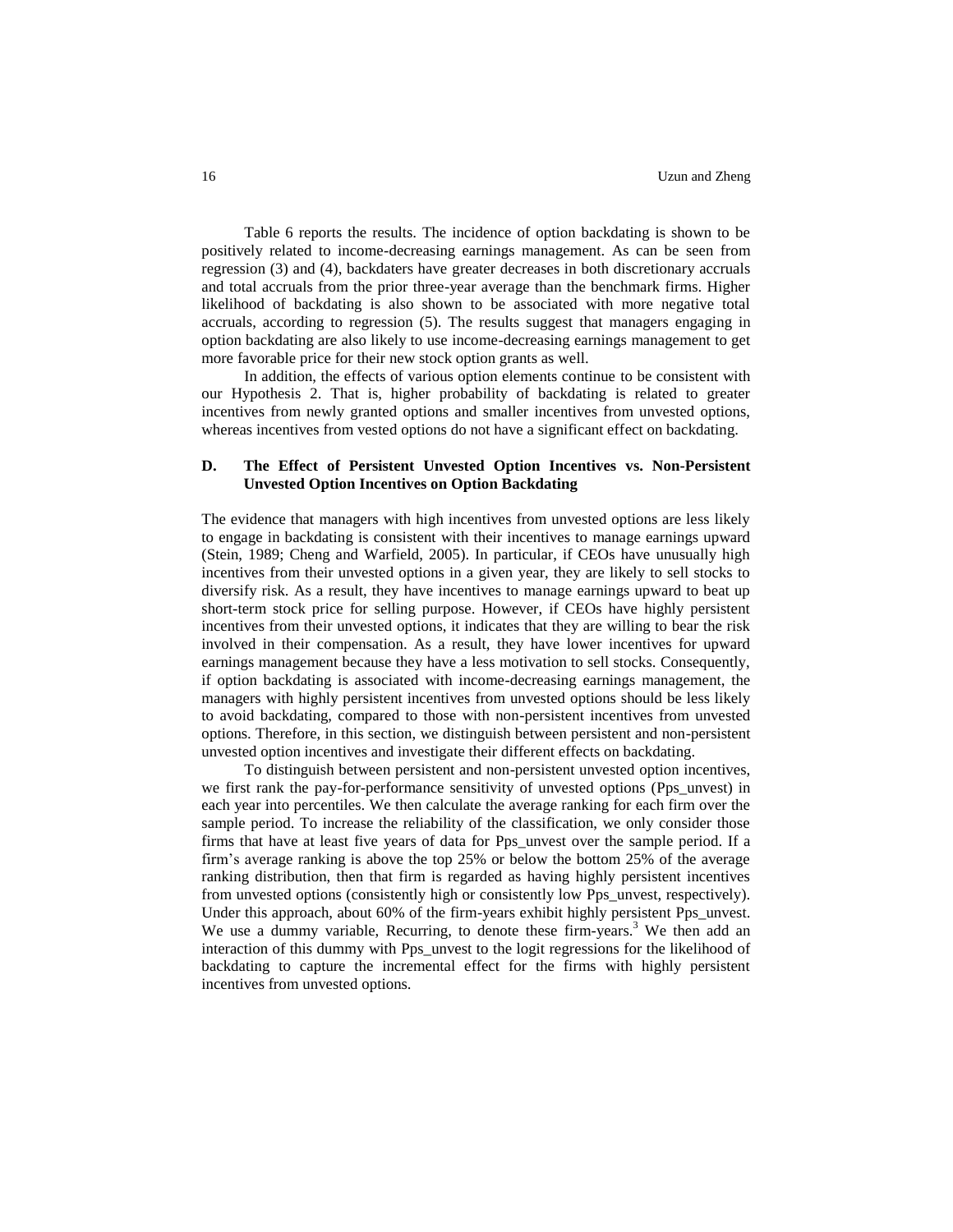# INTERNATIONAL JOURNAL OF BUSINESS, 17(1), 2012 17

|                            |                                 |         |                        |                       |                        | Table 6               | Logit analysis of the effects of earnings management on the likelihood of backdating (*,**,**** significance at the 0.10, 0.05, and 0.01 level) |         |                       |         |             |         |  |
|----------------------------|---------------------------------|---------|------------------------|-----------------------|------------------------|-----------------------|-------------------------------------------------------------------------------------------------------------------------------------------------|---------|-----------------------|---------|-------------|---------|--|
|                            |                                 |         | $\mathfrak{D}$         |                       |                        | 3                     |                                                                                                                                                 | 4       | 5                     |         | 6           |         |  |
| Indep.                     | Coeff.                          | P-value | Coeff.                 | $\overline{P}$ -value | Coeff.                 | $\overline{P}$ -value | Coeff.                                                                                                                                          | P-value | Coeff.                | P-value | Coeff.      | P-value |  |
| Variables                  |                                 |         |                        |                       |                        | Earnings management   |                                                                                                                                                 |         |                       |         |             |         |  |
| Ratio_ta                   | 0.049                           | (0.910) |                        |                       |                        |                       |                                                                                                                                                 |         |                       |         |             |         |  |
| Ratio_da                   |                                 |         | $-0.030$               | (0.181)               |                        |                       |                                                                                                                                                 |         |                       |         |             |         |  |
| Dev_rta                    |                                 |         |                        |                       | $-0.811***$            | (0.044)               |                                                                                                                                                 |         |                       |         |             |         |  |
| Dev_rda                    |                                 |         |                        |                       |                        |                       | $-0.033$ <sup>*</sup>                                                                                                                           | (0.090) |                       |         |             |         |  |
| Neg_ta                     |                                 |         |                        |                       |                        |                       |                                                                                                                                                 |         | $0.311***$            | (0.015) |             |         |  |
| Neg_da                     |                                 |         |                        |                       |                        |                       |                                                                                                                                                 |         |                       |         | $-0.051$    | (0.531) |  |
|                            |                                 |         |                        |                       |                        | CEO compensation      |                                                                                                                                                 |         |                       |         |             |         |  |
| Pps_new                    | $0.083***$                      | (0.000) | $\textbf{0.084}^{***}$ | (0.000)               | $0.083***$             | (0.000)               | $0.083***$                                                                                                                                      | (0.000) | $0.083***$            | (0.000) | $0.085***$  | (0.000) |  |
| Pps_vest                   | $-0.002$                        | (0.711) | $-0.002$               | (0.655)               | $-0.002$               | (0.696)               | $-0.003$                                                                                                                                        | (0.526) | $-0.002$              | (0.721) | $-0.002$    | (0.651) |  |
| Pps_unvest                 | $-0.028$ **                     | (0.029) | $-0.026$ **            | (0.046)               | $-0.027**$             | (0.042)               | $-0.028***$                                                                                                                                     | (0.042) | $-0.027**$            | (0.037) | $-0.026$ ** | (0.048) |  |
| Other governance variables |                                 |         |                        |                       |                        |                       |                                                                                                                                                 |         |                       |         |             |         |  |
| Ceoown                     | $-0.018**$                      | (0.043) | $-0.013$               | (0.134)               | $-0.021$ <sup>**</sup> | $(-0.021)$            | $-0.017$ *                                                                                                                                      | (0.070) | $-0.018***$           | (0.046) | $-0.013$    | (0.135) |  |
| Ln ninst                   | $\textbf{0.281}^{\ast\ast\ast}$ | (0.003) | $0.271***$             | (0.004)               | 0.295                  | (0.295)               | $0.294***$                                                                                                                                      | (0.003) | $0.283***$            | (0.002) | $0.272***$  | (0.004) |  |
| Instown                    | 0.349                           | (0.163) | 0.349                  | (0.169)               | 0.296                  | (0.296)               | 0.228                                                                                                                                           | (0.376) | 0.356                 | (0.153) | 0.339       | (0.182) |  |
| Ln_bdsize                  | $-0.307$                        | (0.094) | $-0.313$ <sup>*</sup>  | (0.094)               | $-0.395$               | $(-0.395)$            | $-0.427***$                                                                                                                                     | (0.025) | $-0.311$ <sup>*</sup> | (0.090) | $-0.315$    | (0.092) |  |
| Pctbdind                   | $-0.173$                        | (0.471) | $-0.147$               | (0.548)               | $-0.209$               | $(-0.209)$            | $-0.149$                                                                                                                                        | (0.549) | $-0.200$              | (0.404) | $-0.153$    | (0.533) |  |
| Duality                    | 0.134                           | (0.137) | 0.117                  | (0.203)               | 0.138                  | (0.138)               | 0.113                                                                                                                                           | (0.225) | 0.137                 | (0.130) | 0.118       | (0.199) |  |
|                            |                                 |         |                        |                       |                        | Firm characteristics  |                                                                                                                                                 |         |                       |         |             |         |  |
| Ln_ta                      | $-0.011$                        | (0.824) | $-0.003$               | (0.960)               | $-0.012$               | (0.815)               | $-0.011$                                                                                                                                        | (0.834) | $-0.018$              | (0.714) | $-0.003$    | (0.960) |  |
| Volat                      | $1.285***$                      | (0.000) | $1.310***$             | (0.000)               | $1.207***$             | (0.000)               | $1.292***$                                                                                                                                      | (0.000) | $1.255***$            | (0.000) | $1.289***$  | (0.000) |  |
|                            |                                 |         |                        |                       |                        | CEO characteristics   |                                                                                                                                                 |         |                       |         |             |         |  |
| Age                        | $-0.005$                        | (0.417) | $-0.005$               | (0.428)               | $-0.004$               | (0.518)               | $-0.003$                                                                                                                                        | (0.611) | $-0.005$              | (0.413) | $-0.005$    | (0.421) |  |
| Ceotenure                  | 0.005                           | (0.464) | 0.001                  | (0.862)               | 0.003                  | (0.683)               | $-0.003$                                                                                                                                        | (0.719) | 0.005                 | (0.454) | 0.001       | (0.865) |  |
| Intercept                  | $-3.834$                        | (0.000) | $-3.848$               | (0.000)               | $-3.654$               | (0.000)               | $-3.613$                                                                                                                                        | (0.000) | $-4.035$              | (0.000) | $-3.807$    | (0.000) |  |
| # of obs.                  | 9933                            |         | 9596                   |                       | 9741                   |                       | 9315                                                                                                                                            |         | 9933                  |         | 9596        |         |  |
| Chi-square                 | 175.570                         |         | 172.830                |                       | 174.420                |                       | 166.630                                                                                                                                         |         | 181.870               |         |             | 171.380 |  |
| Prob.                      | 0.000                           |         | 0.000                  |                       | 0.000                  |                       | 0.000                                                                                                                                           |         | 0.000                 |         | 0.000       |         |  |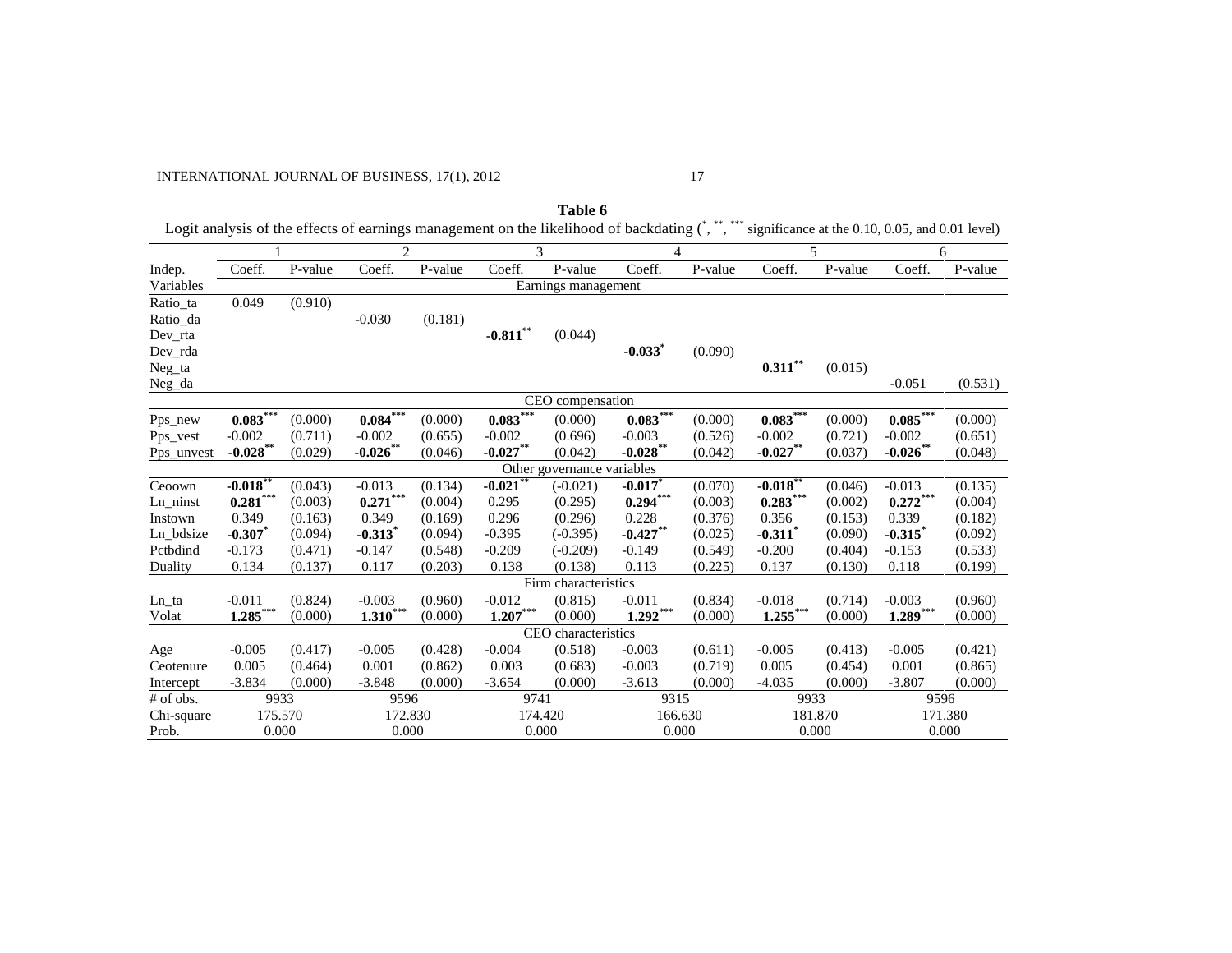Table 7 reports the results. As in previous sections, pay-for-performance sensitivity of unvested options continues to be related to a lower probability of backdating. However, the coefficient on the interaction term does not have any significant effects on the incidence of backdating. The results suggest that the negative relation between Pps\_unvest and the likelihood of backdating is largely driven by the managers with less persistent incentives from their unvested options. These managers have incentives to manage earnings upward to beat up short-term stock price when they sell stocks to diversify risk. As backdating is shown to be associated with incomedecreasing earnings management, they have a disincentive for backdating. Differently, those managers with highly persistent incentives from their unvested options have lower incentives for upward earnings management because they are less likely to sell stocks for risk diversification purpose. As a result, they have a less motivation to reduce the incidence of backdating as well.

# **V. CONCLUSION**

In this paper, we study the conflicting incentives from the various elements of CEO option portfolios on both earning management and the occurrence of backdating, and investigate the link between these two opportunistic actions to explain the conflicting effects. We find that higher incentives from newly granted options are associated with income-decreasing earnings management and higher incidence of backdating, whereas higher incentives from unvested options are related to income-increasing earnings management and lower incidence of backdating. However, incentives from vested options have an insignificant effect on both earnings management and backdating. We further show that the correlation between downward earnings management and option backdating, and the need for managers to diversify the increased-risk associated with stock-based compensation can clearly explain the effects of CEOs' outstanding options on both earnings management and the occurrence of backdating.

#### **Table 7**

# Logit analysis of the effect of persistent unvested option incentives vs. non-persistent unvested option incentives on the likelihood of backdating

The table shows the coefficients from a logit regression of the effect of incentives from persistent vs. non-persistent unvested options on the likelihood of backdating. The dependent variable equals one if the firm is a potential backdater, and zero if the firm is a non-backdater (i.e. the benchmark firm). The independent variables are defined in the Appendix. The major variables are winsorized at the top and bottom 1% of the observations. The models are estimated by maximum likelihood method. The variance inflation factors (VIF) do not indicate problematic multicollinearity. For each coefficient, p-values for t-tests are provided in parentheses.  $\stackrel{*}{\cdot}$ ,  $\stackrel{***}{\cdot}$  denote significance at the 0.10, 0.05, and 0.01 levels respectively.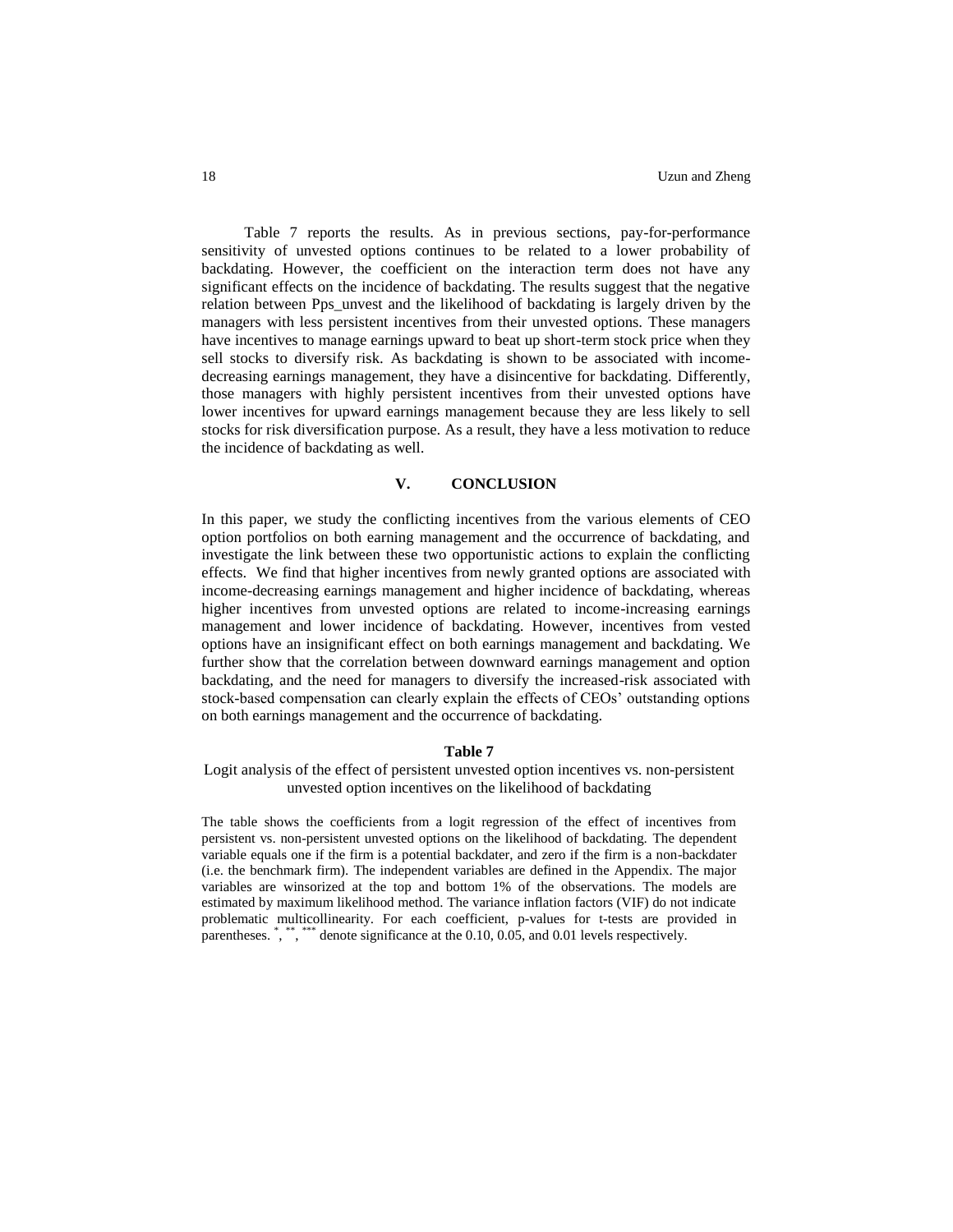# INTERNATIONAL JOURNAL OF BUSINESS, 17(1), 2012 19

|                            | 1                               |         | $\overline{c}$                  |         | 3                     |                      | $\overline{4}$        |         | 5                     |         | 6                     |         |
|----------------------------|---------------------------------|---------|---------------------------------|---------|-----------------------|----------------------|-----------------------|---------|-----------------------|---------|-----------------------|---------|
| Indep.                     | Coeff.                          | P-value | Coeff.                          | P-value | Coeff.                | P-value              | Coeff.                | P-value | Coeff.                | P-value | Coeff.                | P-value |
| Variables                  |                                 |         |                                 |         |                       | Earnings management  |                       |         |                       |         |                       |         |
| Ratio_ta                   | 0.065                           | (0.884) |                                 |         |                       |                      |                       |         |                       |         |                       |         |
| Ratio_da                   |                                 |         | $-0.027$                        | (0.229) |                       |                      |                       |         |                       |         |                       |         |
| Dev_rta                    |                                 |         |                                 |         | $-0.693$ <sup>*</sup> | (0.094)              |                       |         |                       |         |                       |         |
| Dev_rda                    |                                 |         |                                 |         |                       |                      | $-0.033$ <sup>*</sup> | (0.097) |                       |         |                       |         |
| Neg_ta                     |                                 |         |                                 |         |                       |                      |                       |         | $0.327***$            | (0.013) |                       |         |
| Neg_da                     |                                 |         |                                 |         |                       |                      |                       |         |                       |         | $-0.062$              | (0.455) |
|                            | CEO compensation                |         |                                 |         |                       |                      |                       |         |                       |         |                       |         |
| Pps_new                    | $0.085***$                      | (0.000) | $0.086***$                      | (0.000) | $0.085***$            | (0.000)              | $0.085***$            | (0.000) | $0.084***$            | (0.000) | $0.086***$            | (0.000) |
| Pps_vest                   | $-0.001$                        | (0.791) | $-0.002$                        | (0.712) | $-0.002$              | (0.762)              | $-0.003$              | (0.548) | $-0.001$              | (0.794) | $-0.002$              | (0.715) |
| Pps unvest                 | $-0.032**$                      | (0.044) | $-0.029$ <sup>*</sup>           | (0.077) | $-0.030*$             | (0.060)              | $-0.030$ <sup>*</sup> | (0.073) | $-0.030**$            | (0.054) | $-0.028$ <sup>*</sup> | (0.078) |
| Recurring *                |                                 |         |                                 |         |                       |                      |                       |         |                       |         |                       |         |
| Pps_unvest                 | 0.001                           | (0.913) | $-0.001$                        | (0.952) | 0.001                 | (0.940)              | $-0.001$              | (0.951) | 0.001                 | (0.910) | $-0.001$              | (0.953) |
| Other governance variables |                                 |         |                                 |         |                       |                      |                       |         |                       |         |                       |         |
| Ceoown                     | $-0.021***$                     | (0.025) | $-0.016$ <sup>*</sup>           | (0.085) | $-0.021$ **           | (0.026)              | $-0.017$              | (0.077) | $-0.021***$           | (0.026) | $-0.016$              | (0.085) |
| Ln_ninst                   | $\textbf{0.268}^{\ast\ast\ast}$ | (0.005) | $\textbf{0.267}^{\ast\ast\ast}$ | (0.006) | $0.285***$            | (0.003)              | $0.290***$            | (0.003) | $0.272***$            | (0.004) | $0.267***$            | (0.006) |
| Instown                    | 0.342                           | (0.182) | 0.324                           | (0.212) | 0.296                 | (0.249)              | 0.225                 | (0.394) | 0.349                 | (0.171) | 0.313                 | (0.229) |
| Ln_bdsize                  | $-0.309*$                       | (0.101) | $-0.313$ <sup>*</sup>           | (0.102) | $-0.389**$            | (0.040)              | $-0.416$ **           | (0.033) | $-0.313$ <sup>*</sup> | (0.096) | $-0.316$              | (0.100) |
| Pctbdind                   | $-0.171$                        | (0.486) | $-0.122$                        | (0.627) | $-0.198$              | (0.422)              | $-0.113$              | (0.659) | $-0.201$              | (0.414) | $-0.128$              | (0.611) |
| Duality                    | 0.150                           | (0.106) | 0.134                           | (0.155) | 0.150                 | (0.108)              | 0.124                 | (0.192) | $0.153$ *             | (0.099) | 0.135                 | (0.151) |
|                            |                                 |         |                                 |         |                       | Firm characteristics |                       |         |                       |         |                       |         |
| Ln_ta                      | $-0.011$                        | (0.838) | 0.007                           | (0.902) | $-0.013$              | (0.801)              | $-0.016$              | (0.770) | $-0.019$              | (0.714) | $-0.006$              | (0.906) |
| Volat                      | $1.295***$                      | (0.000) | $1.324***$                      | (0.000) | $1.223***$            | (0.000)              | $1.307***$            | (0.000) | $1.264***$            | (0.000) | $1.304***$            | (0.000) |
|                            |                                 |         |                                 |         |                       | CEO characteristics  |                       |         |                       |         |                       |         |
| Age                        | $-0.006$                        | (0.324) | $-0.006$                        | (0.335) | $-0.005$              | (0.413)              | $-0.004$              | (0.493) | $-0.006$              | (0.325) | $-0.006$              | (0.327) |
| Ceotenure                  | 0.005                           | (0.495) | 0.001                           | (0.860) | 0.002                 | (0.725)              | $-0.003$              | (0.723) | 0.005                 | (0.481) | 0.001                 | (0.862) |
| Intercept                  | $-3.698$                        | (0.000) | $-3.738$                        | (0.000) | $-3.558$              | (0.000)              | $-3.547$              | (0.000) | $-3.918$              | (0.000) | $-3.690$              | (0.000) |
| # of obs.                  | 9479.000                        |         | 0.335                           |         | 9325.000              |                      | 8926.000              |         | 9479.000              |         | 9168.000              |         |
| Chi-square                 | 171.890                         |         | 0.860                           |         | 171.820               |                      | 164.790               |         | 178.460               |         | 168.190               |         |
| Prob.                      | 0.000                           |         | 0.000                           |         | 0.000                 |                      | 0.000                 |         | 0.000                 |         | 0.000                 |         |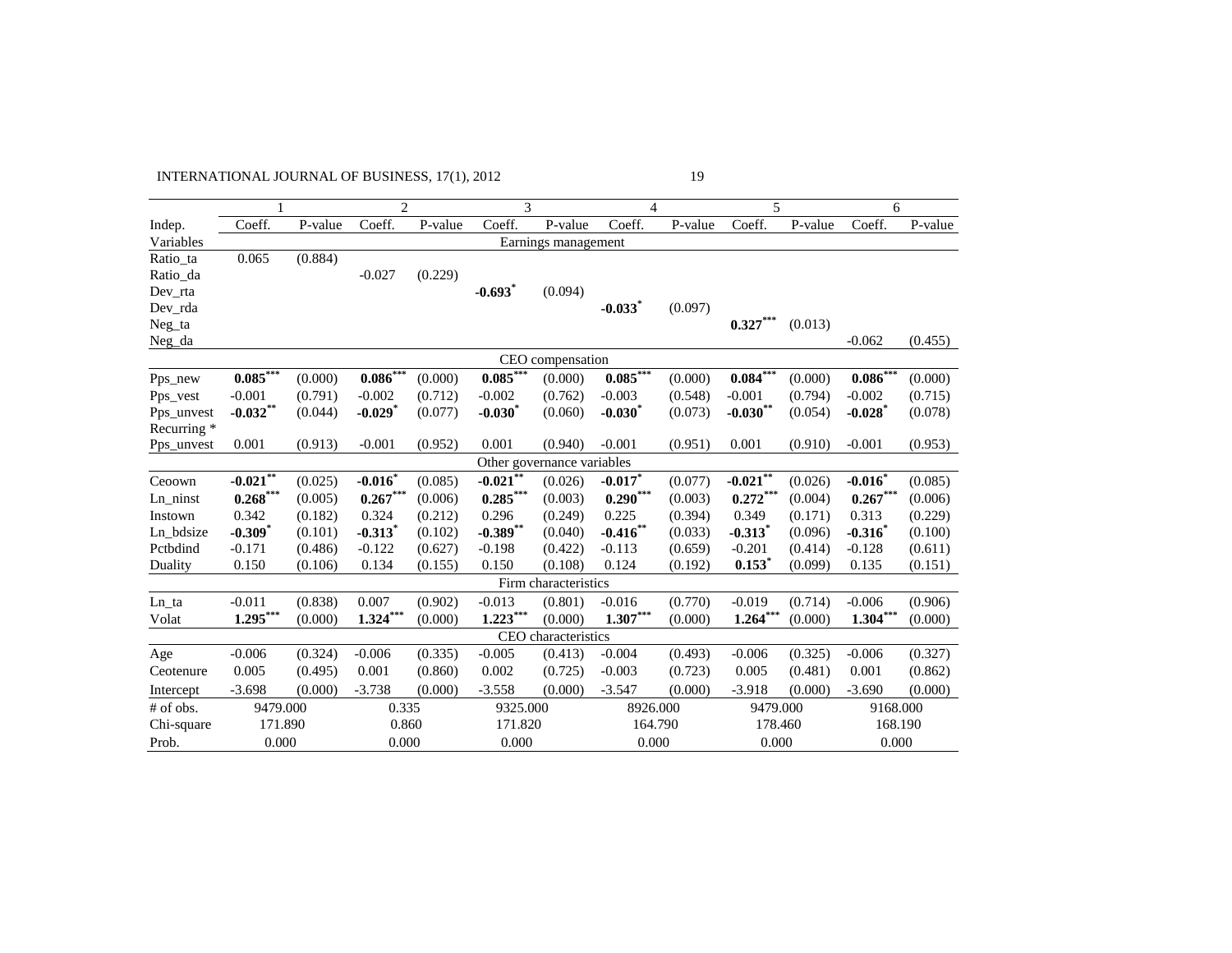Our study is the first to examine how conflicting incentives associated with newly granted options and outstanding options affect the occurrence of option backdating. Our paper also combines and extends the literature on backdating and option grant related earnings management, by providing new evidence that self-serving CEOs are likely to take both opportunistic actions at the same time when they are granted options. Our findings have implications for corporate executive compensation policies, and are relevant to the current public policy debate regarding options and executive pay in general.

### **ENDNOTES**

- 1. The effect of vested options on earnings management can also occur through option exercises. However, the choice of earnings management associated with vested options through option exercises differ across firms and over time and can be inconsistent. Please refer to Section II.B. Hypothesis Development for details.
- 2. Table 3 only shows the results when all the option incentive variables are included. The regression results for Pps\_new, Pps\_vest, and Pps\_unvest separately are available upon request.
- 3. Our empirical results do not essentially change if we only include those firms with consistently high Pps\_unvest for Recurring=1.

#### **REFERENCES**

- Aboody, D., and R. Kasznik, 2000, "CEO Stock Option Awards and the Timing of Corporate Voluntary Disclosures, "Journal of Accounting and Economics, 29, 73- 100.
- Arthur, N., 2001, "Board Composition as the Outcome of an Internal Bargaining Process: Empirical Evidence," Journal of Corporate Finance, 7, 307-340.
- Baker, T., D. Collins, and A. Reitenga, 2003, "Stock Option Compensation and Earnings Management Incentives," Journal of Accounting, Auditing and Finance, 18 (Fall), 557-582.
- Bartov, E., F. Gul, and J. Tsui, 2001, "Discretionary-Accrual Models and Audit Qualifications," Journal of Accounting and Economics, 30, 421-452.
- Bergstresser, D., and T. Philippon, 2006, "CEO Incentives and Earnings Management," Journal of Financial Economics, 80, 511-529.
- Black, F., and M. Scholes, 1973, "The Pricing of Options and Corporate Liabilities," Journal of Political Economy, 81, 637-654.
- Boone, A., L. Field, J. Karpoff, and C. Raheja, 2007, "The Determinants of Board Size and Composition: an Empirical Analysis," Journal of Financial Economics, 85(1), 66-101.
- Chauvin, K., and C. Shenoy, 2001, "Stock Price Decreases Prior to Executive Stock Option Grants," Journal of Corporate Finance, 7, 53-76.
- Cheng, Q., and T. Warfield, 2005, "Equity Incentives and Earnings Management," The Accounting Review, 80 (2), 441-476.
- Collins, D., G. Gong, and H. Li, 2006, "The Effect of the Sarbanes-Oxley Act on the Timing Manipulation of CEO Option Awards," Working Paper, University of Iowa.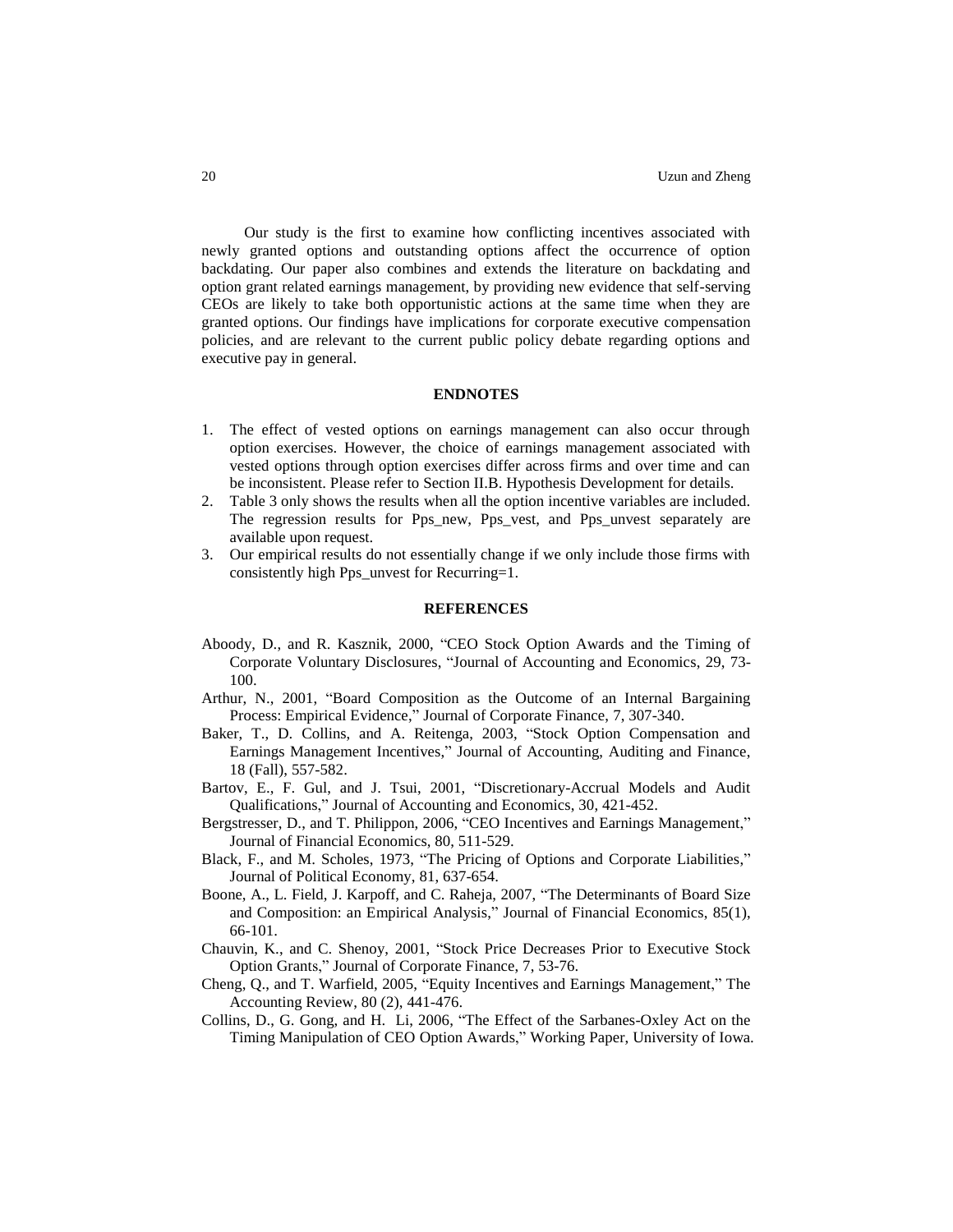- Collins, D., G. Gong, and H. Li, 2009, "Corporate Governance and Backdating of Executive Stock Options," Contemporary Accounting Research, 26(2), 403-445.
- Core, J.E., and W. Guay, 2002, "Estimating the Value of Employee Stock Option Portfolios and Their Sensitivities To Price and Volatility," Journal of Accounting Research, 40, 613-630.
- Cornett, M., A. Marcus, and H. Tehranian, 2008, "Corporate Governance and Pay-For-Performance: The Impact of Earnings Management," Journal of Financial Economics, 87, 357-373.
- Dechow, P., R. Sloan, and A. Sweeney, 1995, "Detecting Earnings Management," Accounting Review, 70, 193-226.
- Del Guercio, D., and J. Hawkins, 1999, "The Motivation and Impact of Pension Fund Activism," Journal of Financial Economics, 52, 293-340.
- Finkelstein, S., and D. C. Hambrick, 1988, "Chief Executive Compensation: A Synthesis and Reconsideration," Strategic Management Journal, 9, 543-558.
- Gibbons, R. and K. Murphy, 1992, "Optimal Incentive Contracts in The Presence of Career Concerns: Theory and Evidence," Journal of Political Economy, 100(3), 468-505.
- Grinstein Y., and P. Hribar, 2004, "CEO Compensation and Incentives: Evidence from M&A Bonuses," Journal of Financial Economics, 73, 119-143.
- Heron, R., and E. Lie, 2007, "Does Backdating Explain the Stock Price Pattern Around Executive Option Grants?" Journal of Financial Economics, 83, 271-295.
- Jensen, M.C., 1993, "The Modern Industrial Revolution, Exit, and the Failure of Internal Control Systems," Journal of Finance, 48, 831-880.
- Jensen, M., and W. Meckling, 1976, "Theory of the Firm: Managerial Behavior, Agency Costs and Ownership Structure," Journal of Financial Economics, 3, 305- 360.
- Jensen, M., and K. Murphy, 1990, "Performance Pay and Top-Management Incentives," Journal of Political Economy, 98, 225-264.
- Jones, J. 1991, "Earnings Management during Import Relief Investigations," Journal of Accounting Research, 29, 193-228.
- Lie, E., 2005, "On the Timing of CEO Stock Option Awards," Management Science, 51, 802-812.
- McConnell, J.J., and H. Servaes, 1990, "Additional Evidence on Equity Ownership and Corporate Value," Journal of Financial Economics, 27, 595-612.
- McAnally, M.L., A. Srivastava, and C. Weaver, 2008, "Executive Stock Options, Missed Earnings Targets and Earnings Management," The Accounting Review, 83 (1), 185-216.
- Minnick K., and M. Zhao, 2009, "Backdating and Director Incentives: Money or Reputation," Journal of Financial Research, 32(4), 449-477.
- Morck, R., A. Shleifer, and R.W. Vishny, 1988, "Management Ownership and Market Valuation," Journal of Financial Economics, 20, 293-315.
- Narayanan, M.P., and H.N. Seyhun, 2006, "Effect of Sarbanes-Oxley Act on the Influence of Executive Compensation," Working paper, University of Michigan.
- Nesbitt, S. L., 1994, "Long-Term Rewards from Shareholder Activism: A Study of the 'CalPERS Effect'," Journal of Applied Corporate Finance, 6, 75-80.
- Ofek, E., and D. Yermack, 2000, "Taking Stock: Equity-Based Compensation and the Evolution of Managerial Ownership," Journal of Finance, 55(3), 1367-1384.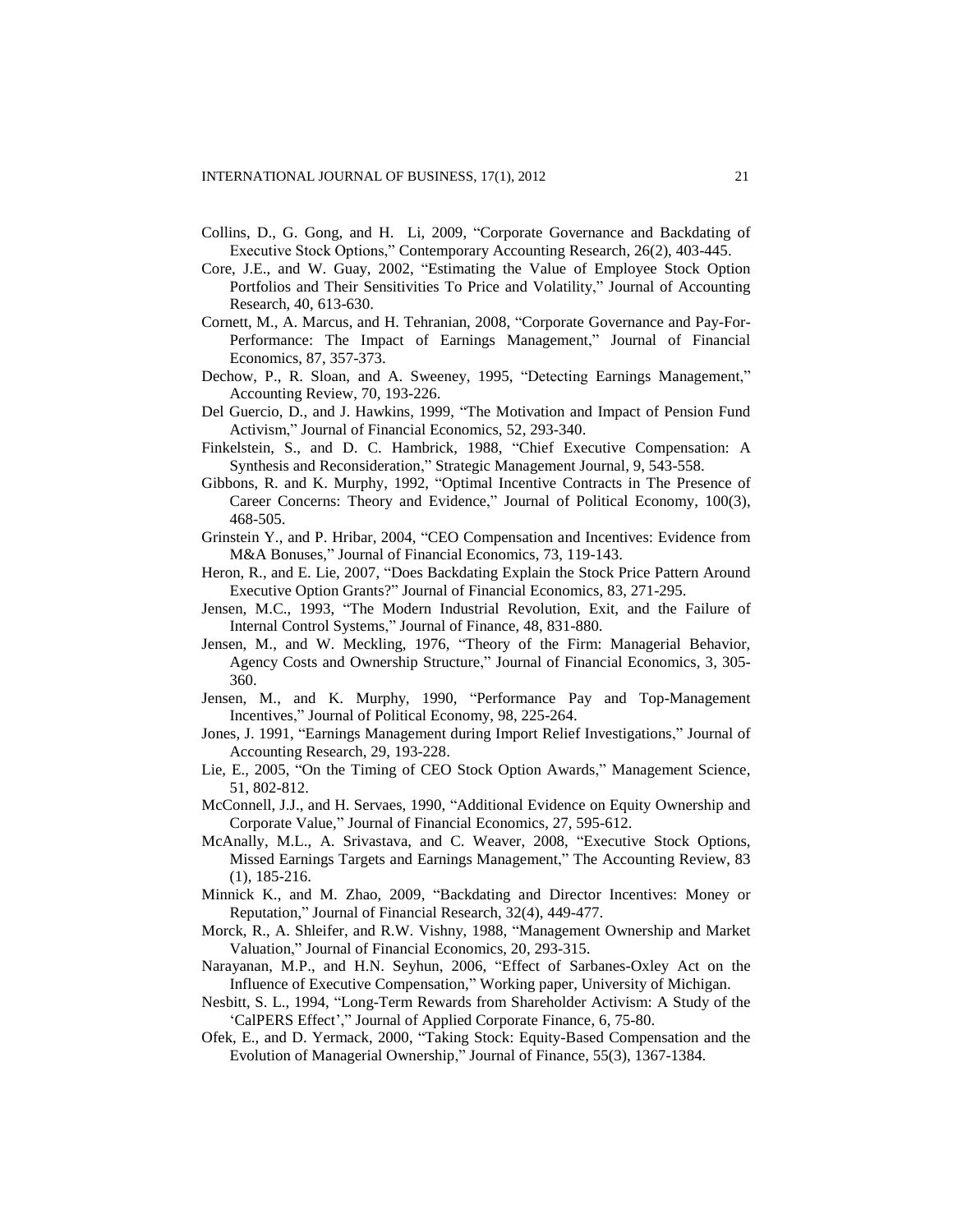- Smith, M., 1996, "Shareholder Activism by Institutional Investors: Evidence from CalPERS," Journal of Finance, 51, 227-252.
- Srivastava, A., 2005, "Earning Management Choices when Stock Option Incentives Conflicts," Working paper, Texas A&M University
- Stein, J.C., 1989, "Efficient Capital Markets, Inefficient Firms: A Model of Myopic Corporation Behavior," Quarterly Journal of Economics, 104 (4), 655–669.
- Sweeney, A.P., 1994, "Debt-Covenant Violations and Managers' Accounting Response," Journal of Accounting and Economics, 17(3), 281-308.
- Warfield, T.D., J.J. Wild, and K.L. Wild, 1995, "Managerial Ownership, Accounting Choices, and Informativeness of Earnings," Journal of Accounting and Economics, 20(1), 61-91.
- Watts, R.L. and J.L. Zimmerman, 1986, Positive Accounting Theory, Englewood Cliffs, NJ: Prentice Hall.
- Yermack, D., 1995, "Do Corporations Award CEO Stock Options Effectively?" Journal of Financial Economics, 39, 237-269.
- Yermack, D., 1997, "Good Timing: CEO Stock Option Awards and Company News Announcements," Journal of Finance, 52, 449-476.